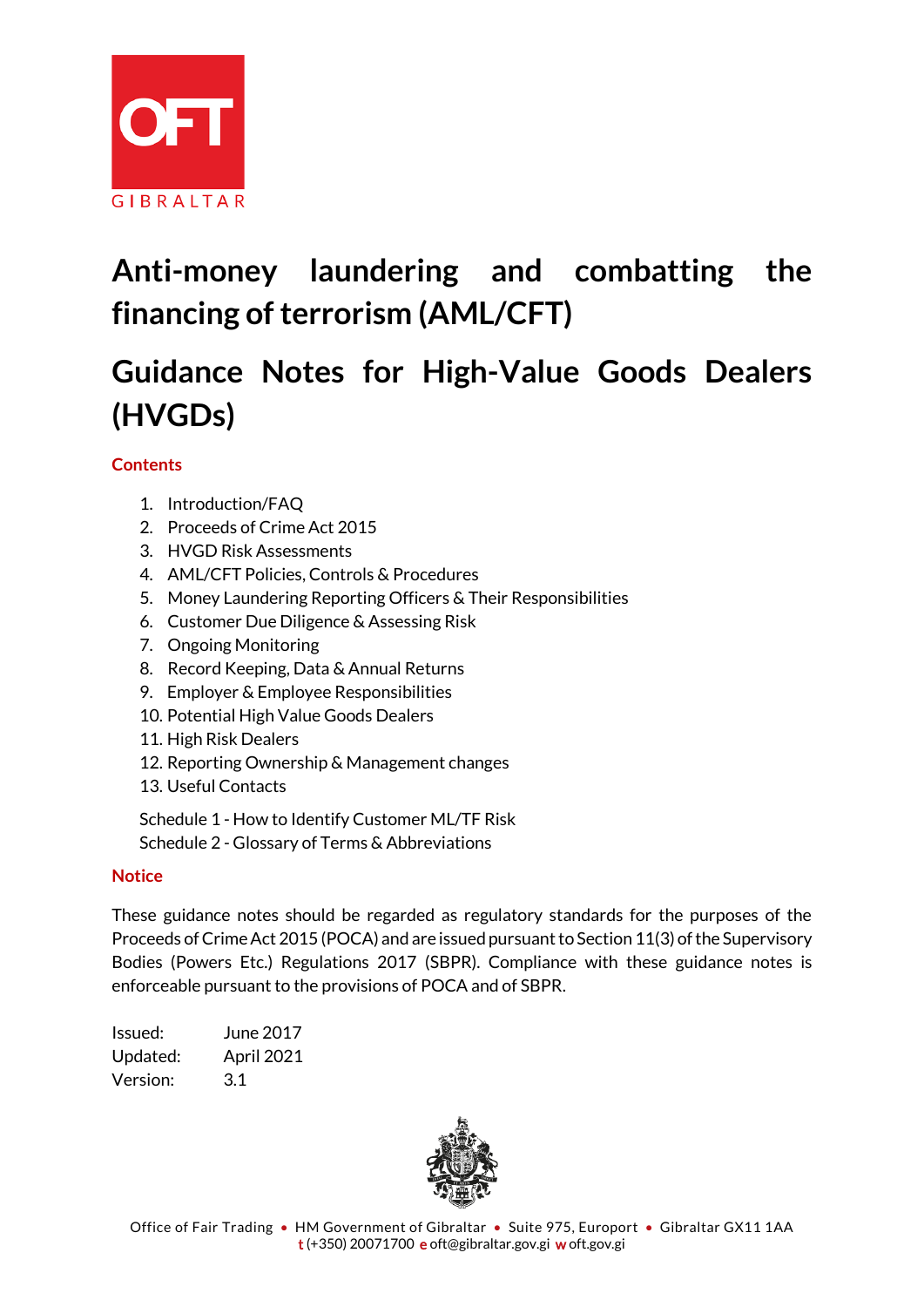

# 1. Introduction/FAQ

# **1.1 What is AML/CFT?**

AML/CFT stands for anti-money laundering and combatting the financing of terrorism. This refers to laws and systems designed to prevent money laundering and terrorist financing (ML/TF).

# **1.2 What is money laundering and terrorist financing (ML/TF)?**

Money laundering is the process of transforming and concealing the profits generated by criminal activity and corruption (such as drug trafficking, market manipulation, fraud, tax evasion) into a 'clean'/legitimate asset.

The buying and selling of high value goods in cash is recognised as a major avenue for money laundering activity which is exploited by organised crime. Whereas high value goods transactions that are done via electronic payment can be easily tracked by law enforcement, transactions that involve large sums of cash are virtually invisible, making them very attractive to criminals seeking to launder illicit funds.

Terrorist financing is defined in section 1ZA of the Proceeds of Crime Act 2015 (**POCA**). It involves:

- 1. the use of funds or assets;
- 2. the making available of funds or assets; or
- 3. the acquisition, possession, concealment, conversion or transfer of funds,

for the purposes of terrorism. For more information about terrorist financing, and for Counter Terrorist Financing Guidance visit: [www.gfiu.gov.gi/what-is-terrorist](http://www.gfiu.gov.gi/what-is-terrorist-financing)[financing.](http://www.gfiu.gov.gi/what-is-terrorist-financing)

The vulnerabilities and risks of money laundering and terrorist financing in Gibraltar are set out in the National Risk Assessment published by HM Government of Gibraltar (**NRA**). You can find a copy of the NRA in the 'AML/CFT' section of the OFT's website: [www.oft.gov.gi.](http://www.oft.gov.gi/)

# **1.3 Why is the OFT issuing these guidance notes?**

The OFT is responsible for ensuring that dealers in high value goods (see section 1.5) who receive large cash payments (see section 1.6) comply with their legal AML/CFT obligations as set out in the Proceeds of Crime Act 2015 (see section 2). It is issuing these guidance notes to assist these dealers to meet their obligations and to prevent ML/TF taking place through their trade in high value goods.

This guidance gives an overview of their legal obligations and explains how the OFT will supervise compliance. It also provides guidance to assist dealers in high value goods to identify high risk transactions and customers.

# **1.4 Are these guidance notes relevant to all cash payments?**

No. Only to large cash payments for:

- 1. high value goods (see section 1.5),
- 2. which are above the monetary threshold (see section 1.5).

Furthermore, they do not apply to cash payments for tobacco either (see section 1.12).

# **1.5 What are high value goods?**

A high value goods is:

1. any individual item; or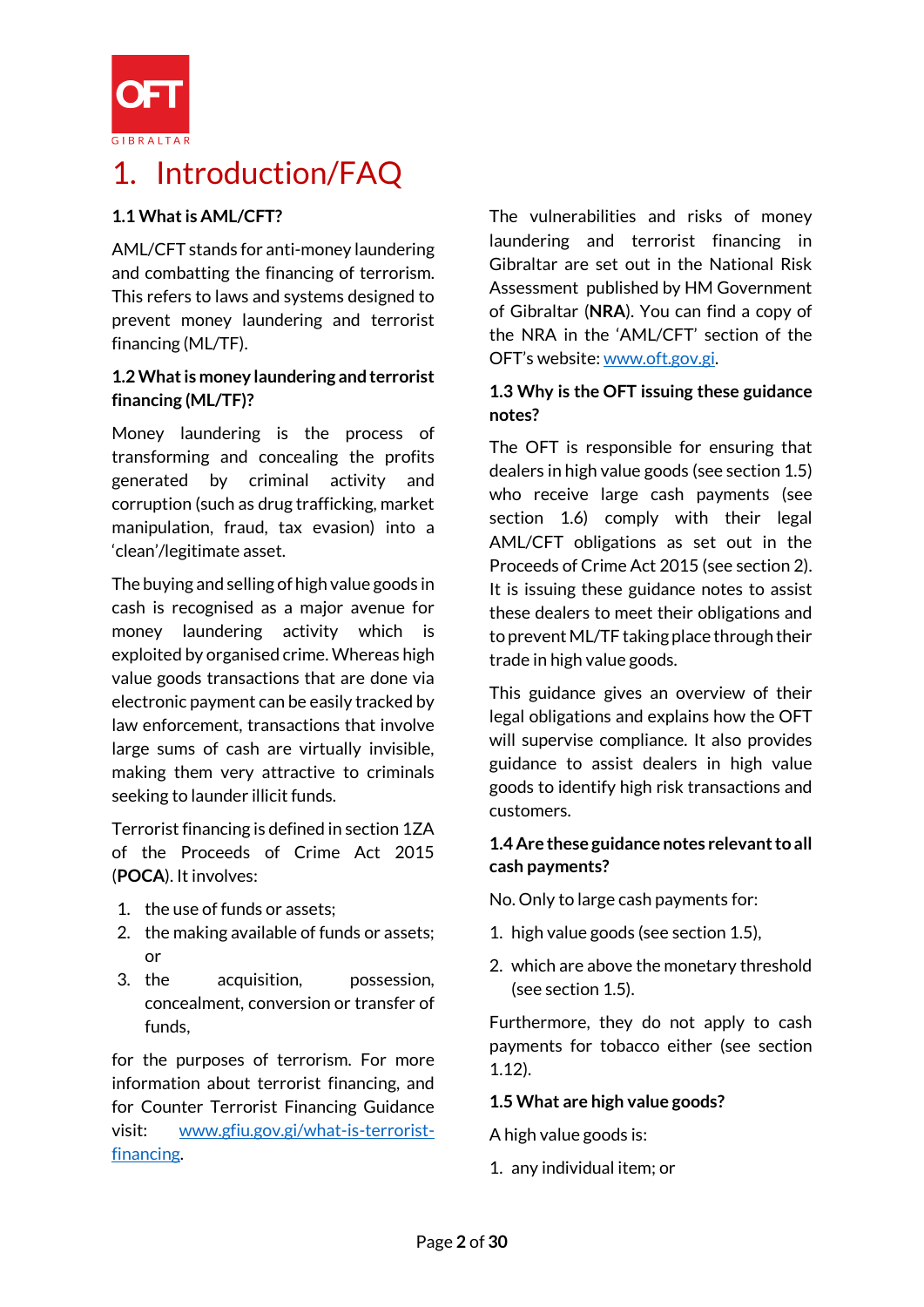

2. any good sold by weight or volume;

that is sold or is for sale by a business for a value which is equal to, or greater than, £2,000 (two thousand pounds). This includes any currency equivalents, based on the exchange rate at the time.

# High value good  $\geq$  £2,000

#### **1.6 What is the monetary threshold?**

The OFT will consider cash payments in any currency with a value which is equal to, or greater than, £8,000 (eight thousand pounds) as a large cash payment. This amount is referred to as the monetary threshold and includes any currency equivalents, based on the exchange rate at the time the transaction is made.

# Monetary threshold =  $£8,000$

#### **1.7 Who do these guidance notes apply to?**

These guidance notes apply to three types of dealers:

# 1. High-Value Good Dealers (**HVGDs**)

Businesses that accept cash payments above the monetary threshold for high vale goods;

#### 2. Potential HVGDs

Businesses which are open to accepting cash payments above the monetary threshold for high vale goods, but have yet to receive such payments (see section 10); and

3. High Risk Dealers (**HRDs**)

Businesses that, despite not receiving cash payments above the monetary threshold, sell high value goods that have a high ML/TF risk (see section 11).

The guidance notes also apply to the employees of the above-mentioned businesses.

# **1.8 Do these guidance notes apply to card payments and bank transfers?**

No. They apply to payments in cash only, i.e. money in coins or notes.

#### **1.9 Is the monetary threshold passed if cash is received over a period of time?**

The monetary threshold is passed if the business receives:

- 1. a single cash payment of £8,000 or more;
- 2. a series of linked cash payments totalling £8,000 or more from the same customer (including payments on account); and/or
- 3. cash payments totalling £8,000 or more which appear to have been broken down into smaller amounts to fall below the £8,000 limit.

# **1.10 Is it prohibited to accept cash payments above the monetary threshold?**

No. There is nothing wrong with accepting payments in cash above the monetary threshold.

Before doing so however, the business will be required to collect and record information about the buyer of the goods and to risk assess the client and/or the transaction (see Section 6 below). If, having done so, there is knowledge or suspicion that ML/TF will take place it must then report it (see sections 5.6 and 5.7).

# **1.11 Do all payments in cash above the monetary threshold need to be reported?**

No. Only those payments which are connected to customers or transactions that, once risk assessed by the business, are known to be, or suspected of being, made in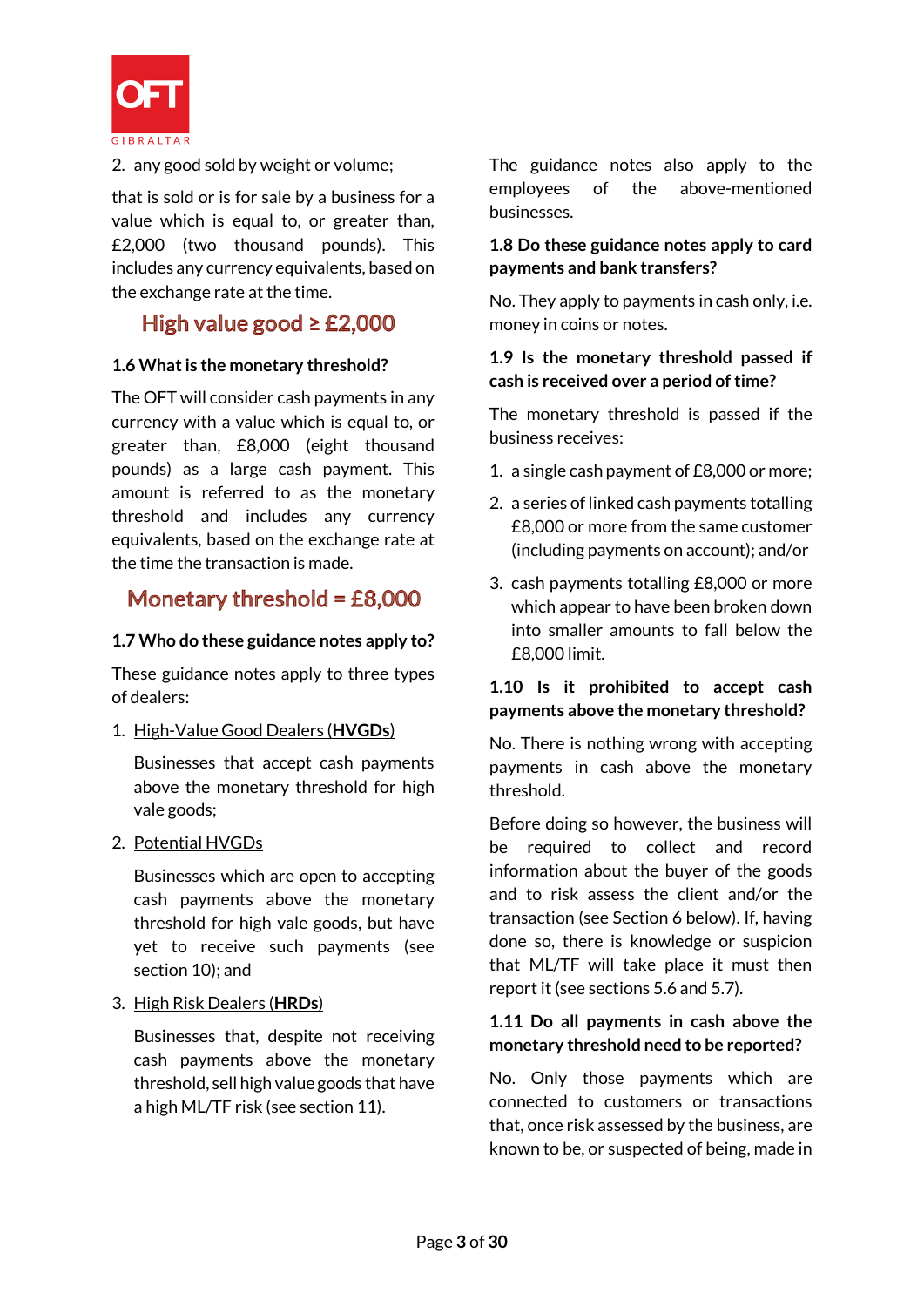

connection with ML/TF (see 5.6 and 5.7 below).

# **1.12 Do these guidance notes apply to the sale of tobacco?**

No. The supervisory authority for the trade in tobacco is HM Customs (see 12.3 below).

# **1.13 What are the obligations of HVGDs?**

HVGDs' responsibilities include, but are not limited to:

- 1. Carrying out a risk assessment of their business's attractiveness and vulnerability to ML/TF (see Section 3 below);
- 2. Establishing appropriate policies and procedures commensurate to the business's risks to prevent the business being used to launder money or finance terrorism (see Section 4 below);
- 3. Appointing a money laundering reporting officer (**MLRO**) who understands the business's risks and responsibilities, its AML/CFT policies and who shall be responsible for all AML/CFT matters (see Section 5 below);
- 4. Carrying out risk assessments of its customers on a risk-based approach and keeping relevant documentation (see Section 6 below); and
- 5. Keeping appropriate AML/CFT records and submitting annual returns to the OFT (see Section 8 below); and
- 6. Training staff to ensure they are aware of ML/TF risks and of the business's AML/CFT polices (see Section 9 below).

For responsibilities of Potential HVGDs and HRDs see Sections 10 and 11 respectively.

# **1.14 What is the OFT's role?**

As a Supervisory Authority under POCA (see Section 2 below), the OFT

must effectively monitor HVGDs and take necessary measures to:

- 1. secure compliance by HVGDs with the requirements of POCA;
- 2. prevent such HVGDs from engaging or otherwise being concerned in (directly or indirectly) with ML/TF, or otherwise knowingly or recklessly assisting or facilitating such conduct by any other person;
- 3. identify and assess the ML/TF risk for HVGDs as set out in the NRA, a copy of which can be found on the OFT's website[: www.oft.gov.giH](http://www.oft.gov.gi/)VGD.

Furthermore, the OFT is required to report evidence of ML/TF to the Gibraltar Financial Intelligence Unit (**GFIU**).

# **1.15 How does the OFT monitor compliance by HVGDs?**

The OFT risk assesses all HVGDs and HRDs compliance with their AML./CFT obligations based on:

- 1. documents submitted annually to the OFT, including:
	- i. risk assessments (see section 3);
	- ii. policies controls & procedures (see section 4); and
	- iii. annual returns submitted (see section 6); and
- 2. regular onsite visits carried out by the OFT on all HVGDs and HRDs in order to ensure that they are meeting their AML/CFT obligations in practise.

The OFT also works closely with the Gibraltar Financial Intelligence Unit, law enforcement bodies and other AML/CFT supervisory authorities to monitor the market and uses various sources to acquire information and determine whether the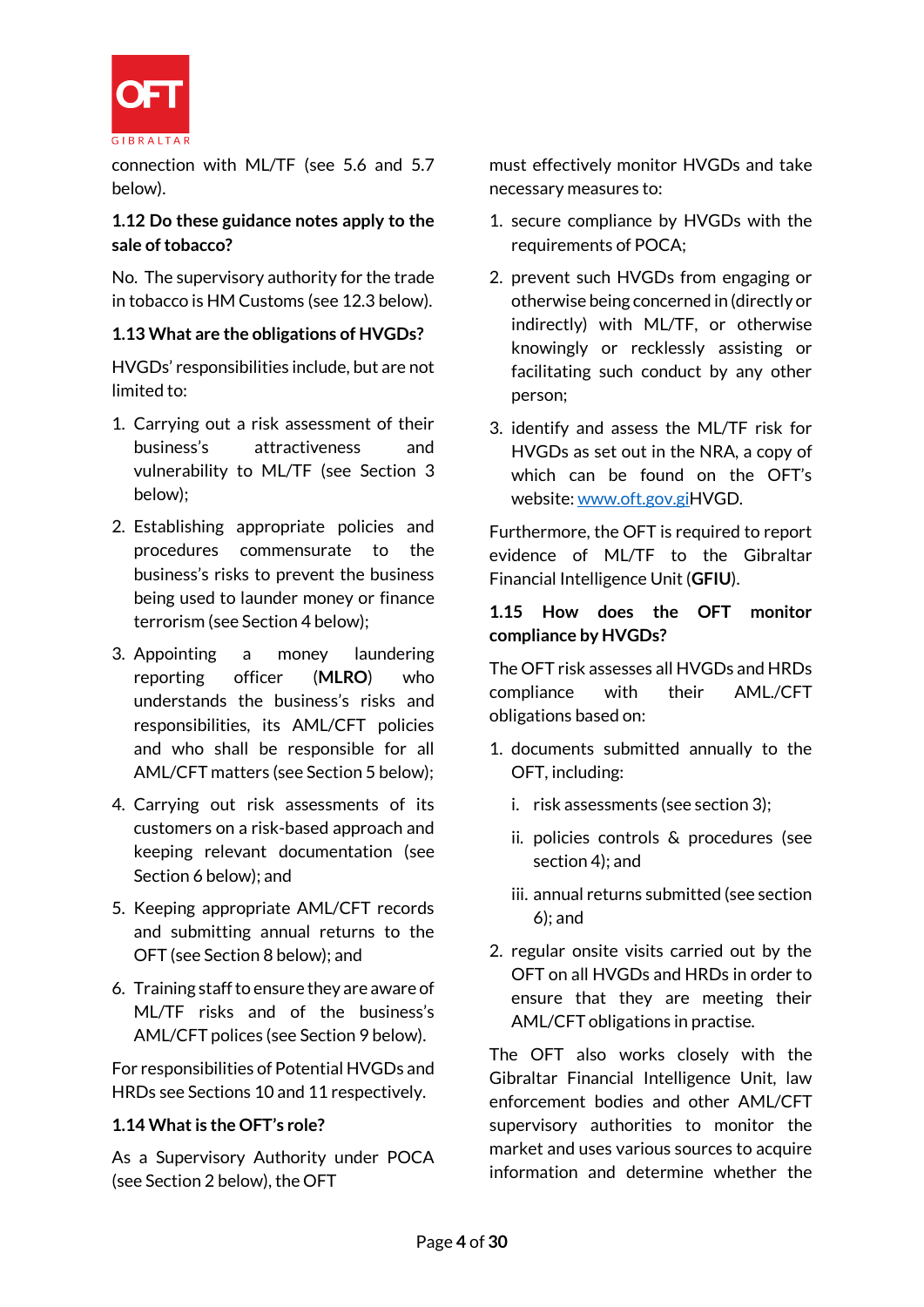

business is complying with their AML/CFT obligations or is being used for ML/TF.

# **1.16 Do these guidance notes contain all I need to know?**

No. These guidance notes are for information purposes only so that HVGDs, Potential HVGDs, HRDs and their employees are given an overview of their legal obligations. For the definitive authority on your legal obligations regarding AML/CFT please refer to the Proceeds of Crime Act 2015 (see section 2).

# **1.17 Can I avoid the obligations in the Act and these guidance notes?**

Yes. A dealer need not comply with parts of the Act or these guidance notes if:

- 1. they are not a High Risk Dealer (see Section 11 below);
- 2. they have a written policy not to accept cash payments above the monetary threshold; and
- 3. they have notified the OFT of their no cash policy.

# 2. Proceeds of Crime Act 2015 (POCA)

**\_\_\_\_\_\_\_\_\_\_\_\_\_\_\_\_\_\_\_\_\_\_\_\_\_\_\_\_\_\_\_\_\_\_\_\_\_\_\_\_\_\_\_\_\_\_\_\_\_\_\_\_\_\_\_\_\_\_\_\_\_\_\_\_\_\_\_\_\_\_\_\_\_\_\_\_\_\_\_\_\_\_\_\_\_\_\_\_\_\_\_\_\_\_\_\_\_\_\_\_\_\_\_\_**

# **2.1 What is POCA?**

POCAis a Gibraltar law aimed at preventing the abuse of the financial system for ML/TF and proliferation financing. It also sets out processes relating to the confiscation, investigation and recovery of the proceeds of unlawful conduct.

# **2.2 Where can I find POCA?**

The full body of the Act may be found in the 'AML/CFT' page of the OFT's Website [\(www.oft.gov.gi\)](http://www.oft.gov.gi/) along with a pdf copy of these guidance notes.

It can also be found on the HM Government of Gibraltar's Gibraltar laws website [\(www.gibraltarlaws.gov.gi\)](http://www.gibraltarlaws.gov.gi/) by searching for "Proceeds of Crime".

# **2.3 Is all of POCA applicable?**

All of POCA is applicable, however the most relevant part for HVGDs is Part III: 'Measures to prevent the use of the financial system for purposes of money laundering, terrorist financing and proliferation financing'. For ease of reference, HVGDs are defined as "relevant financial business" in section 9(1)(k) of POCA.

# **2.4 If I read these guidance notes, do I need read the Act?**

Yes! These guidance notes only set out some of the most relevant provisions of POCA to the HVGD sector. These focus on ML/TF only as these are the criminal activities which HVGDs are most at risk of being exposed to and where the OFT has therefore focussed its guidance efforts. There are however other obligations in POCA that may not be referred to in this document, most notably in relation to proliferation financing.

You should not therefore regard this document as an exhaustive authority and should instead read it in conjunction with your legal AML/CFT obligations as set out in POCA.

# **2.5 What is proliferation financing (PF)?**

PF refers to the act of providing funds or financial services which are used for the manufacture, acquisition, possession, development, transfer, stockpiling or use of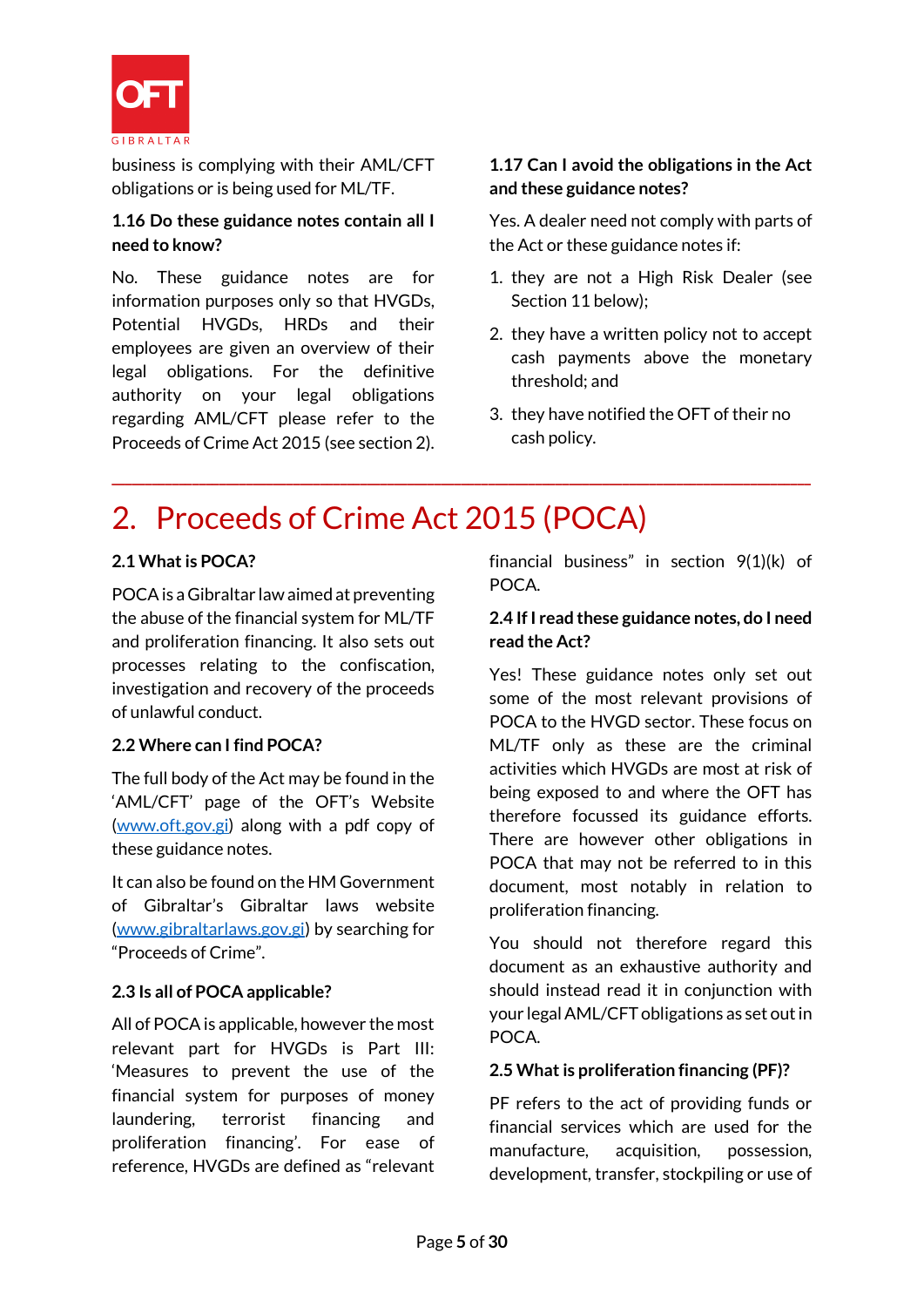

nuclear, chemical or biological weapons and their means of delivery. This is not an exhaustive definition and is indicative only.

HVGDs should understand PF and their obligations in relation to PF as set out in local and international legislation. For more information and guidance regarding PF please refer to the Counter-Proliferation Financing Guidance Notes on the GFIU's website:

[http://gfiu.gov.gi/uploads/docs/X86Ru\\_CP](http://gfiu.gov.gi/uploads/docs/X86Ru_CPF_Guidance_Notes_v1.1.pdf) F Guidance Notes v1.1.pdf.

# 3. HVGD Risk Assessments

**\_\_\_\_\_\_\_\_\_\_\_\_\_\_\_\_\_\_\_\_\_\_\_\_\_\_\_\_\_\_\_\_\_\_\_\_\_\_\_\_\_\_\_\_\_\_\_\_\_\_\_\_\_\_\_\_\_\_\_\_\_\_\_\_\_\_\_\_\_\_\_\_\_\_\_\_\_\_\_\_\_\_\_\_\_\_\_\_\_\_\_\_\_\_\_\_\_\_\_\_\_\_\_\_**

# **3.1 What is a risk assessment?**

Section 25A POCA sets out the requirement to risk assess their business. A risk assessment is the process of assessing the ML/TF risk that your business could be exposed to. Once the risks are understood appropriate systems and policies can be put in place to mitigate these risks (see section 4).

# **3.2 What do I need to consider when carrying out the risk assessment?**

HVGDs must subjectively assess the relevant ML/TF risks to their business. When undertaking their risk assessment. the following questions should be considered:

- 1. Does the business understand how and why criminals may wish to launder illicit funds through the purchase of high value goods?
- 2. How does the business's:
	- i. customer base;
	- ii. type and value of goods traded; and
	- iii. geographical area, impact its level of risk?
- 3. Are the business's customers buying for themselves or on behalf of a third party? Does the business know who these third parties are?
- 4. Does the business deal with any overseas sellers or buyers who are not local?
- 5. Does the business have systems in place to regularly monitor and detect any behavioural patterns or activities of its customers that could possibly be ML/TF schemes (see Schedule 1)?
- 6. Are the business's customer due diligence methods appropriate and sufficient to minimise the risk?(see Section 6).
- 7. Have the employees of the business received any training that might mitigate the risk of the business being used to launder illicit funds?(see section 9).

This list is not exhaustive and a risk based approach will require analysing the business's individual characteristics carefully.

For example, an international wholesale operation with overseas customers presents a very different risk profile to a high street jeweller in Main Street. However, both may be targeted by criminals if they have little or no AML/CFT controls in place. The environment in which a business is carried out affects the individual businesses' risk assessment. If a business has many high net-worth customers or deals with people from a particular country or region, this will influence the business wide assessment.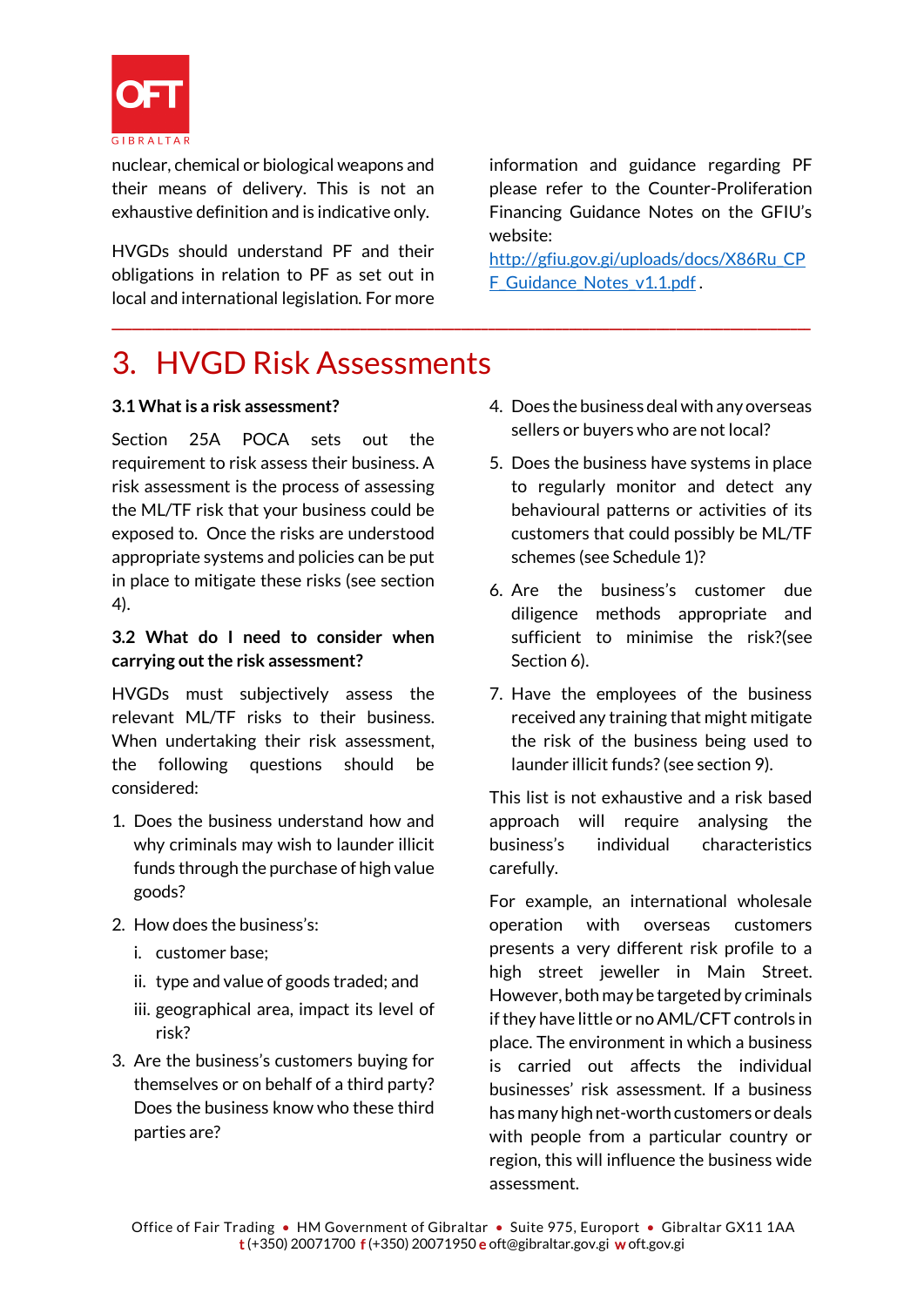

# **3.3 Is there more guidance to help my business carry out its risk assessment?**

For detailed and specific guidance about carrying our risk assessments refer to the OFT's Risk Assessment Guidance Notes which can be found in the 'AML/CFT' section of the OFT's website: [www.oft.gov.gi.](http://www.oft.gov.gi/)

The OFT has issued Dealers in precious metals and stones, diamonds and gold can find more in depth guidance on the riskbased approach to combatting ML/TF from the Financial Action Task Force through links in the 'AML/CFT' section of the OFT's website: [www.oft.gov.gi.](http://www.oft.gov.gi/)

#### **3.4 Ongoing obligations.**

HVGDs have the responsibility of regularly conducting risk assessment as a means of focusing on risks specific to the business at that time and ensuring that AML/CFT systems and policies in place continue to be effective.

# 4. AML/CFT Policies, Controls & Procedures

**\_\_\_\_\_\_\_\_\_\_\_\_\_\_\_\_\_\_\_\_\_\_\_\_\_\_\_\_\_\_\_\_\_\_\_\_\_\_\_\_\_\_\_\_\_\_\_\_\_\_\_\_\_\_\_\_\_\_\_\_\_\_\_\_\_\_\_\_\_\_\_\_\_\_\_\_\_\_\_\_\_\_\_\_\_\_\_\_\_\_\_\_\_\_\_\_\_\_\_\_\_\_\_\_**

#### **4.1 Risk based policies, controls and procedures.**

Pursuant to section 26 POCA, HVGD's must establish and maintain appropriate and risksensitive AML/CFT policies, controls and procedures. These policies, controls and procedures should protect the business and prevent it from being used as a tool for ML/TF.

All HVGDs must have a clear written AML/CFT policy based on the ML/TF risks associated to the specific business. These can be determined after carrying out a risk assessment of the business (see Section 3 above). The policy shall be proportionate to the nature and size of the HVGD.

The policy should contain well-defined controls and procedures to identify and manage the business's and its customers' ML/TF risks.

It must be made available to all employees of the business and to the OFT.

# **4.2 Who approves the policy?**

Pursuant to section 26A POCA, the AML/CFT policy must be approved and adopted by the business's senior management who will include the board of director, executives and/or other senior managers.

#### **4.3 What controls and procedures must be in place?**

HVGDs must develop internal policies and procedures that allows it to:

- 1. assess the risk of their business being used by criminals for ML/TF (in accordance with Section 3);
- 2. carry out customer due diligence measures (see section 6) and monitor customers' business activities;
- 3. carry out ongoing CDD measures (see section7);
- 4. submit annual returns to the OFT (see section 8 below);
- 5. report suspicious clients or transactions to the GFIU where it suspects, or has reasonable grounds to suspect, that a transaction is related to ML/TF (see section 5.8);
- 6. keep customer, transactional and staff training records ( see section 9);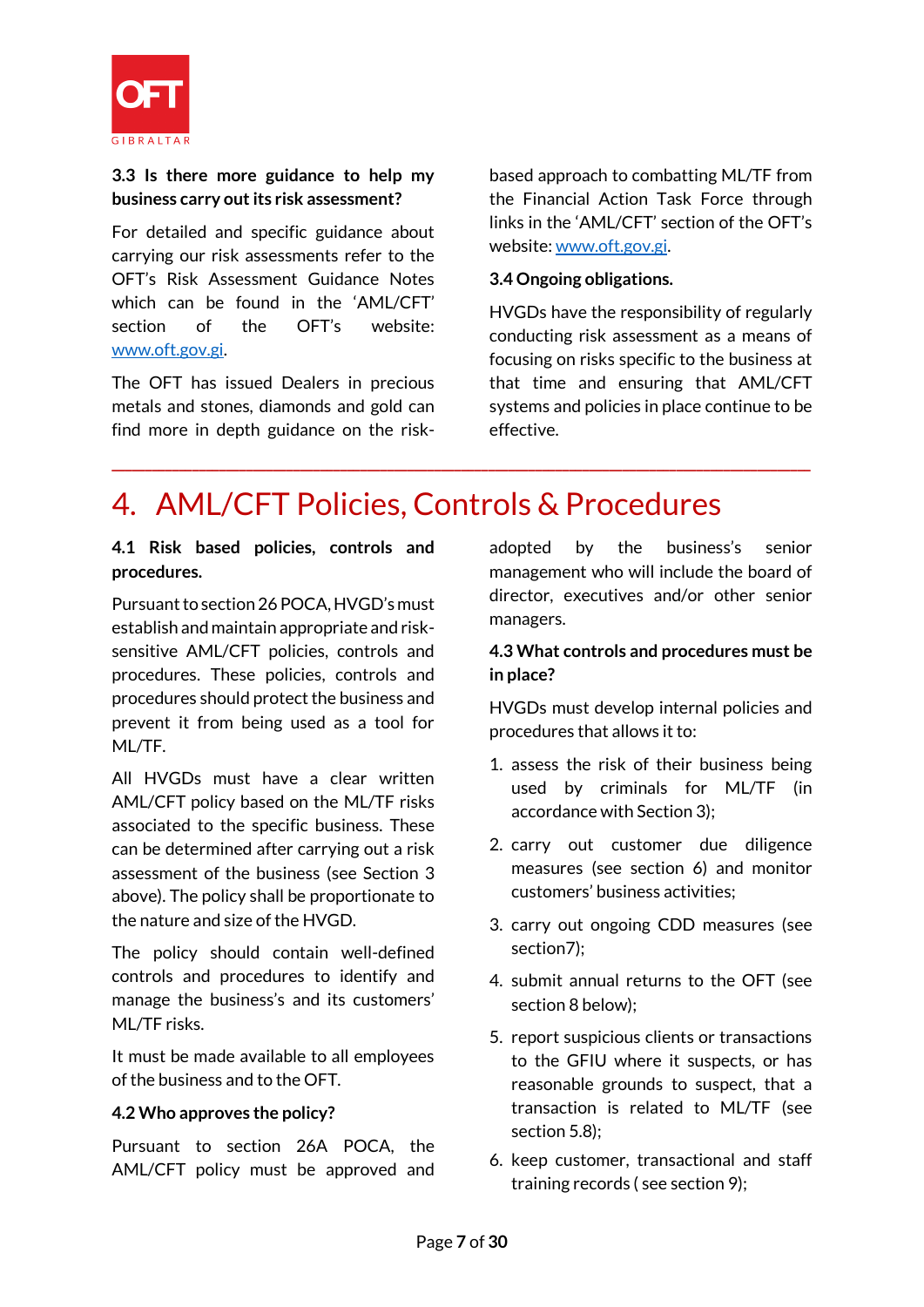

- 7. ensure employees:
	- i. are aware of POCA and these guidance notes;
	- ii. are aware of the business's AML/CFT policy;
	- iii. have the necessary training; and
	- iv. report suspicious activity to the MLRO (see section 9.4).

A complete list of the legal requirements are set out in section 26 POCA.

HVGDs must also ensure they have the necessary management control systems in place and the required resources to implement the policy.

# **4.4 What if I have multiple businesses?**

Pursuant to section 26 (1B) POCA, AML/CFT policies and procedures should be applicable to all the business in the same group, and should be appropriate to each of the business.

Group AML/CFT policies and procedures should allow for sharing information required for the purposes of CDD and the assessment and management of ML/TF risk by all the group's businesses. The MLRO of each business in the group should be provided with customer, and transaction information from the other businesses when necessary for AML/CFT purposes. Adequate safeguards on the confidentiality and use of information exchanged should be in place. Refer to the full set of requirements in Section 26(1B) POCA.

If you have branches and subsidiaries outside of Gibraltar you should note the requiems of Section 21 POCA.

# **4.5 Do I comply fully once I have a policy?**

It is important that the policy is put into operation. If a HVGD has the best policy in the world, but it is not used or it is not

appropriate to their business, then it is of no use and the HVGD will not be meeting its AML/CFT obligations.

It must therefore be based on the findings of the business's risk assessment (see section 3) and be made readily available to all employees who should be trained about how to implement it(see section 9 below). A copy of the policy must also be provided to the OFT.

Pursuant to section 26(1A) POCA HVGD's must also undertake an independent audit function for the purposes of testing their AML/CFT policies, controls and procedures and ensure they are appropriate.

#### **4.6 Undertaking an audit**

Audits must have regard to the nature and size of the HVGD (section 26(1A) POCA) and should happen at regular intervals or where a deficiency with the business's AML/CFT policy, controls or procedures is identified. The frequency and scale of the audit shall be proportionate to the size and nature of the business as well as findings and recommendations from previous audits and any other relevant AML/CFT considerations.

Audits must be independent but there is no requirement to engage the services of a third party in order to carry out this function. It can also be performed by a person from within the business. Whoever carries out the audit the HVGD must ensure their independence. The auditor must not:

- 1. have been involved in carrying out the HVGD's risk assessment;
- 2. have been involved in the development of the HVGD's AML/CFT policies, controls and procedures; and/or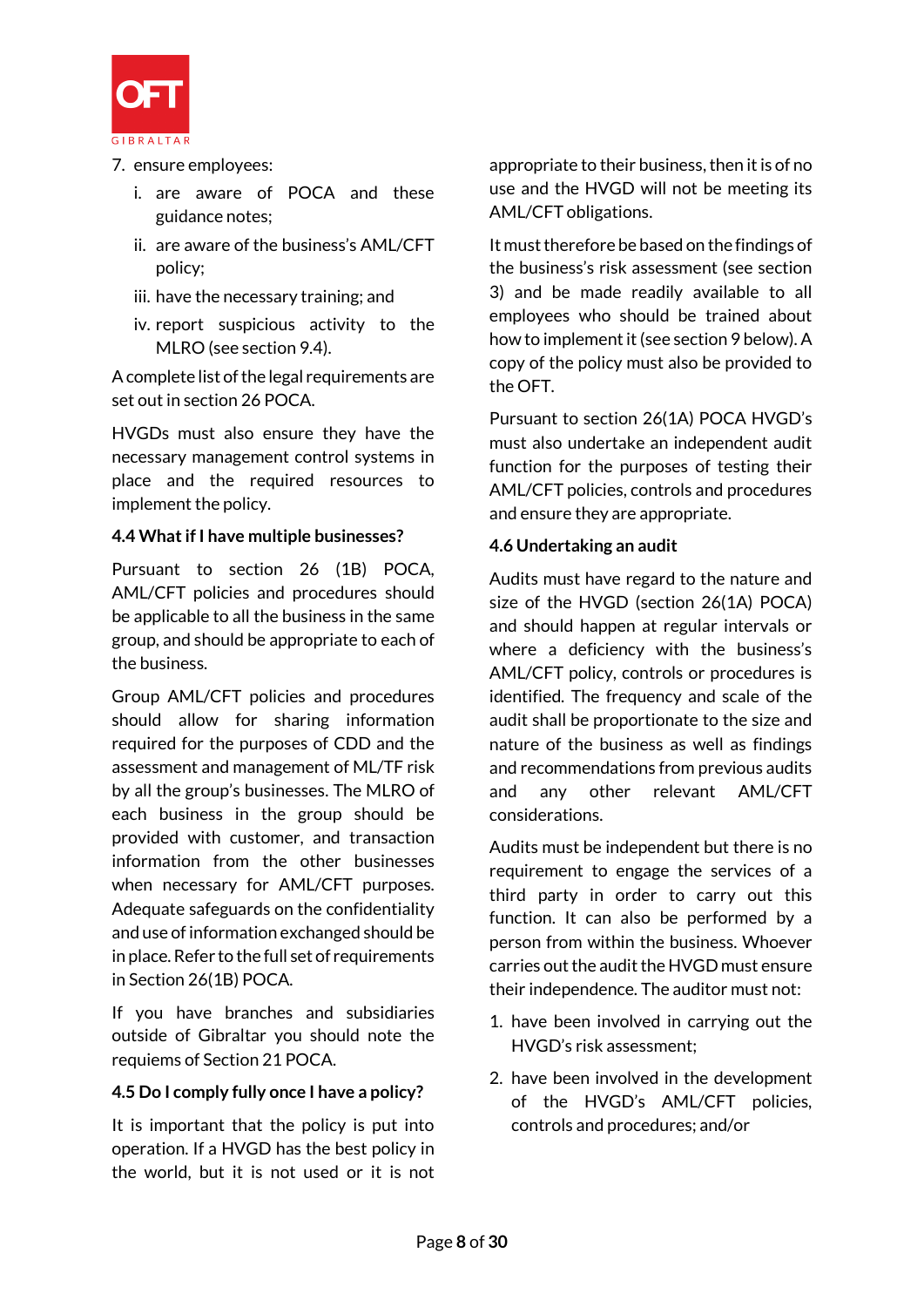

3. be involved in applying the HVGD's AML/CFT policies, controls and procedures.

The person must provide an independent, objective and impartial view on the efficacy of the policies, controls and procedures. It is the responsibility of the business to determine the independence of the individuals and this should to be evaluated at least annually.

The HVGD must also ensure that the person conducting the audit has sufficient knowledge of the HVGD's AML/CFT

obligations to assess the efficacy of the business's policies, controls and procedures.

#### **4.7 Do I need a policy if I work alone?**

Yes. You must implement a policy, however this need not be in writing until you are working with someone else. If not in writing you must be able to explain to the OFT upon request:

- 1. your business's ML/TF risks and vulnerabilities;
- 2. your business's AML/CFT policies, controls & procedures to mitigate those risks.

# 5. MLROs & their responsibilities

**\_\_\_\_\_\_\_\_\_\_\_\_\_\_\_\_\_\_\_\_\_\_\_\_\_\_\_\_\_\_\_\_\_\_\_\_\_\_\_\_\_\_\_\_\_\_\_\_\_\_\_\_\_\_\_\_\_\_\_\_\_\_\_\_\_\_\_\_\_\_\_\_\_\_\_\_\_\_\_\_\_\_\_\_\_\_\_\_\_\_\_\_\_\_\_\_\_\_\_\_\_\_\_\_**

# **5.1 What is an MLRO?**

All HVGDs must nominate a money laundering reporting officer (**MLRO)**.

MLROs must be registered with the OFT by completing and submitting an MLRO nomination form. The form is available to download in the 'AML/CFT' section of the OFT'S website: [www.oft.gov.gi.](http://www.oft.gov.gi/index.php/aml-cft)

# **5.2 Who must be appointed MLRO?**

A MLRO must be director, senior manager or partner of the business. They play an important role, so they must be someone who:

- 1. can be trusted with the responsibility;
- 2. has access to all customer files and records;
- 3. can give necessary instructions to other employees; and
- 4. is autonomous enough to decide whether they need to report suspicious activities or transactions.

If you work alone, you are the MLRO.

# **5.3 What is the MLRO's role?**

The MLRO is generally responsible for dealing with any AML/CFT matters and is the OFT's liaison for the business.

They must carry out appropriate risk assessments of the business and its customers (in accordance with Sections 3 and 6 respectively) and ensure all AML/CFT policies and procedures are adhered to and understood by all employees (see sections 4 and 9).

The MLRO must also be aware of daily transactions and monitor any suspicious activities involving the business that might be linked to ML/TF. Where necessary the MLRO must report such activities or risks to the GFIU by submitting a Suspicious Activity Report (**SAR**) (see 5.8 below). Where a HVGD suspects, or has reasonable grounds to suspect, that a transaction is related to ML/TF it is required to report it promptly to the GFIU. This includes attempted transactions whether or not these are below the monetary threshold.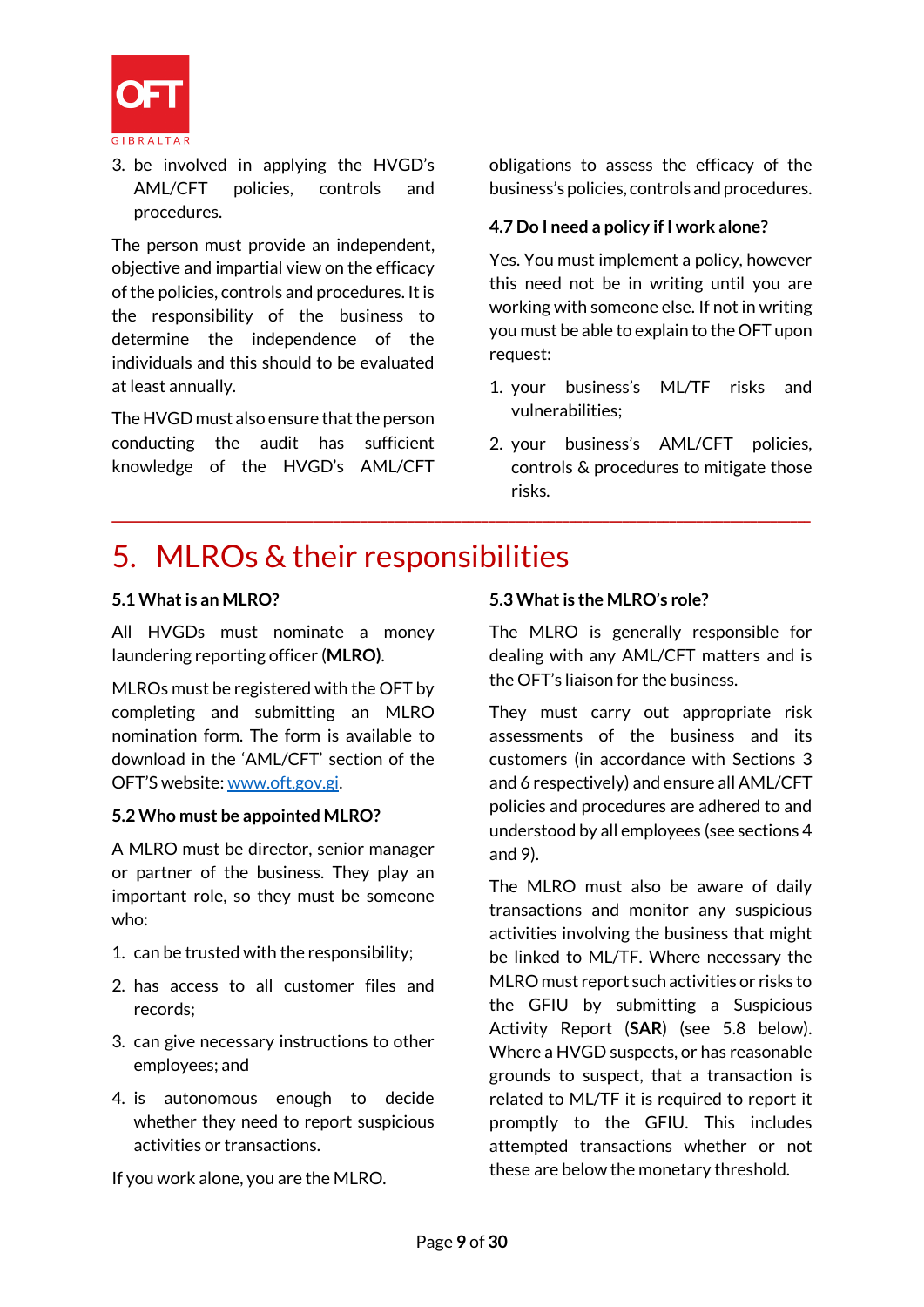

#### **5.4 What are the MLRO's responsibilities?**

MLROs must receive reports of suspicious activity from any employee in the business. They must then evaluate the reports for any evidence of ML/TF and carry out an appropriate risk assessment based on the report and the customer's due diligence records.

The MLRO may also be responsible for other tasks to ensure the business complies with POCA, e.g:

- 1. putting in place and operating AML/CFT controls and procedures (Section 4 above);
- 2. training staff in preventing ML/TF within the business;
- 3. keeping records of customer due diligence and risk assessments (see 7.1 below); and
- 4. ensuring the HVGD's workers are not part of a ML/TF scheme.

#### **5.5 How does a MLRO identify ML/TF risk?**

The MLRO must consider all of the information about the customer, business relationship and the transaction which is intended to be carried out. If the MLRO knows, suspects or has reasonable grounds to suspect that a person is engaged, or is attempting to, launder money or finance terrorism they must report this to the GFIU at the earliest possible opportunity using a SAR (See 5.8 below).

#### **5.6 What is meant by 'knowledge'?**

A MLRO has 'knowledge' if they actually know something to be true. The MLRO may however infer this from surrounding circumstances, including the due diligence process and by asking questions.

If in doubt, the MLRO should seek clarification or ask for evidence from the person to support their evaluation.

#### **5.7 What constitutes suspicion?**

Suspicion must be assessed both subjectively and objectively. It must extend beyond mere speculation and must be based on some foundation. To be suspicious MLROs must have a degree of satisfaction that ML/TF may be taking place which, does not necessarily amount to knowledge (see 5.6 above), but at least extends beyond speculation.

If in doubt, the MLRO should seek clarification or ask for evidence from the suspected person to support their evaluation.

#### **5.8 How does the MLRO report to the GFIU?**

For more information about how to do this visi[t https://www.gfiu.gov.gi/reporting.](https://www.gfiu.gov.gi/reporting) This will allow the MLRO to sign up to the GFIU's Themis online system.

Alternatively, reports may be made to the GFIU by completing a downloaded Suspicious Activity Report form and submitting it to the GFIU by e-mail [\(gfiu@gcid.gov.gi\)](mailto:gfiu@gcid.gov.gi) or delivered by hand to their offices at Suite 832, Europort. The form can downloaded from the 'AML/CFT' section of the OFT's website: [www.oft.gov.gi.](http://www.oft.gov.gi/)

# **5.9 What happens once a SAR has been submitted?**

Once a SAR is submitted the MLRO must ensure the transaction does not take place. The GFIU has fourteen days to assess the information submitted in the SAR and reach a decision about how to proceed. They may seek further information from you.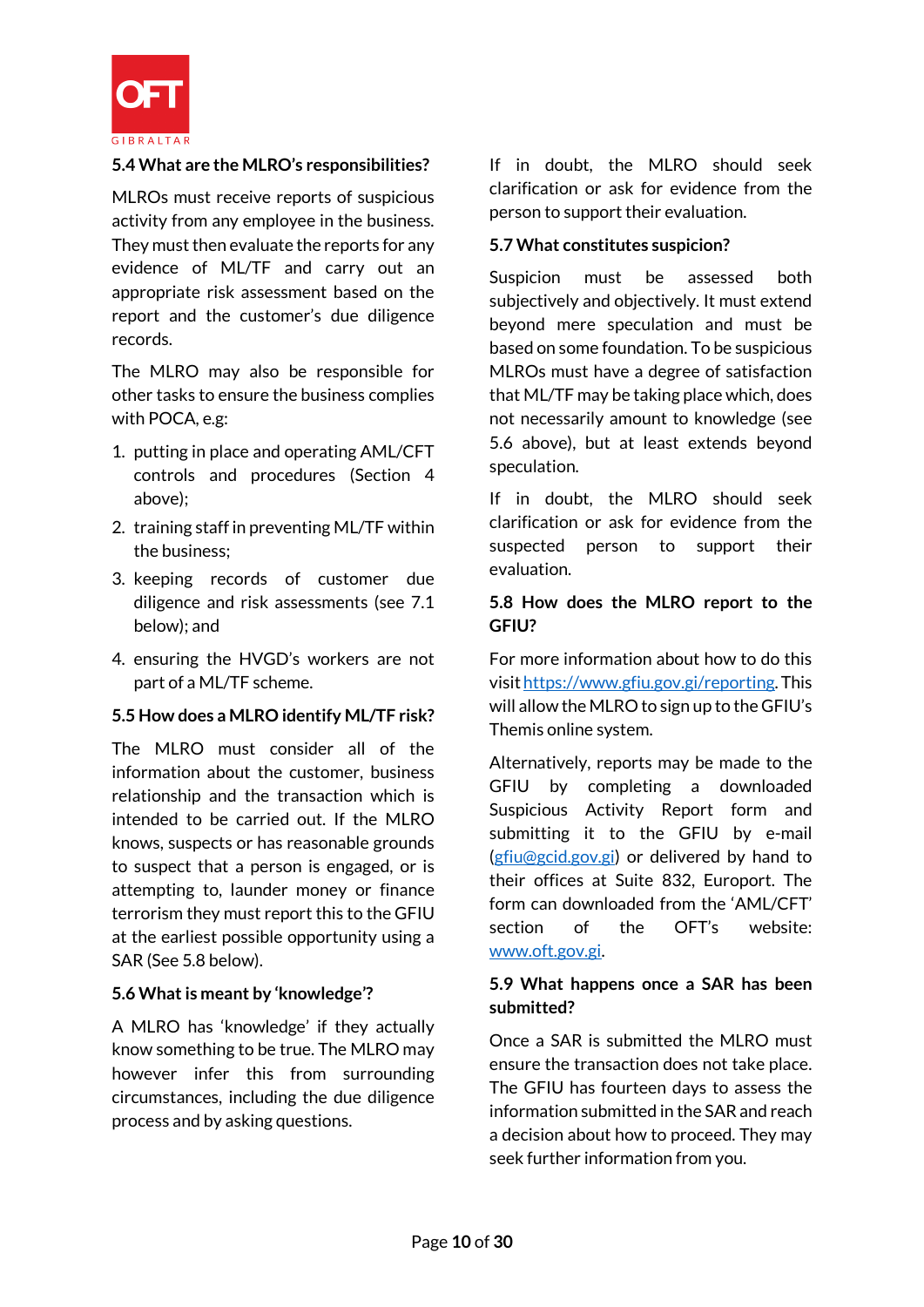

At the end of the fourteen days if you have not received any further notice from the GFIU then nothing further is required, the transaction may take place.

# **5.10 Should the suspicious transaction be allowed to go ahead?**

No. The MLRO must seek consent from the GFIU before proceeding with a transaction it suspects is being carried out to launder money or finance terrorism.

# **5.11 Should the person being reported be made aware of their report?**

No! It is a criminal offence for anyone to say or do anything that may prejudice an investigation or 'tip off' another person that a suspicion has been raised, a SAR has been submitted or that a money laundering or terrorist financing investigation may be carried out. It is also an offence to falsify, conceal or destroy documents relevant to investigations.

Nobody should tell or inform the person involved in the transaction or anyone else that:

- 1. the transaction is being or was delayed because a suspicion has been raised;
- 2. details of a transaction have or will be reported to the GFIU; or
- 3. law enforcement agencies are investigating the customer.

Where a MLRO forms a suspicion of money laundering or terrorist financing, and they reasonably believe that applying CDD measures (see Section 6 below) will 'tip-off' the customer, then the MLRO should not apply such measures and instead submit a SAR.

# **5.12 Tipping off through CDD measures**

Pursuant to section 11(5A) POCA, where, during the course of applying customer due diligence measures (see section 6 below), a HVGD knows, suspects or has reasonable grounds to suspect that the person subject to such measures or another person is engaged in ML/TF or proliferation financing, or is attempting any one or more of those acts, the HVGD must, where it is of the opinion that to continue would result in the tipping-off of the person, cease applying customer due diligence measures, and shall make a relevant disclosure to the GFIU without delay.

# **5.13 Sanctions**

Sanctions are legal restrictions imposed by the United Nations, European Union, United Kingdom or Gibraltar against states, people, businesses, organisations and financial institutions in appropriate cases to achieve specific international policy or security objectives.

It is an offence under section 9 of the Sanctions Act 2019 to breach, or to assist a breach, of an international sanction. You are not therefore allowed to deal with persons subject to a sanction unless you have a licence, permit or other authorisation to do so issued in accordance with Section 10 of the Act.

The Act requires HVGDs to have policies, controls and procedures in place to check all of its customers on the international sanctions lists. Furthermore, HVGDs must ensure that appropriate ongoing checks are carried out on both new and existing clients as and when the sanctions lists are updated.

For more information refer to the 'Sanctions' section of the GFIU's website [\(www.gfiu.gov.gi/sanctions\)](http://www.gfiu.gov.gi/sanctions) where you will have access to the GFIU's Financial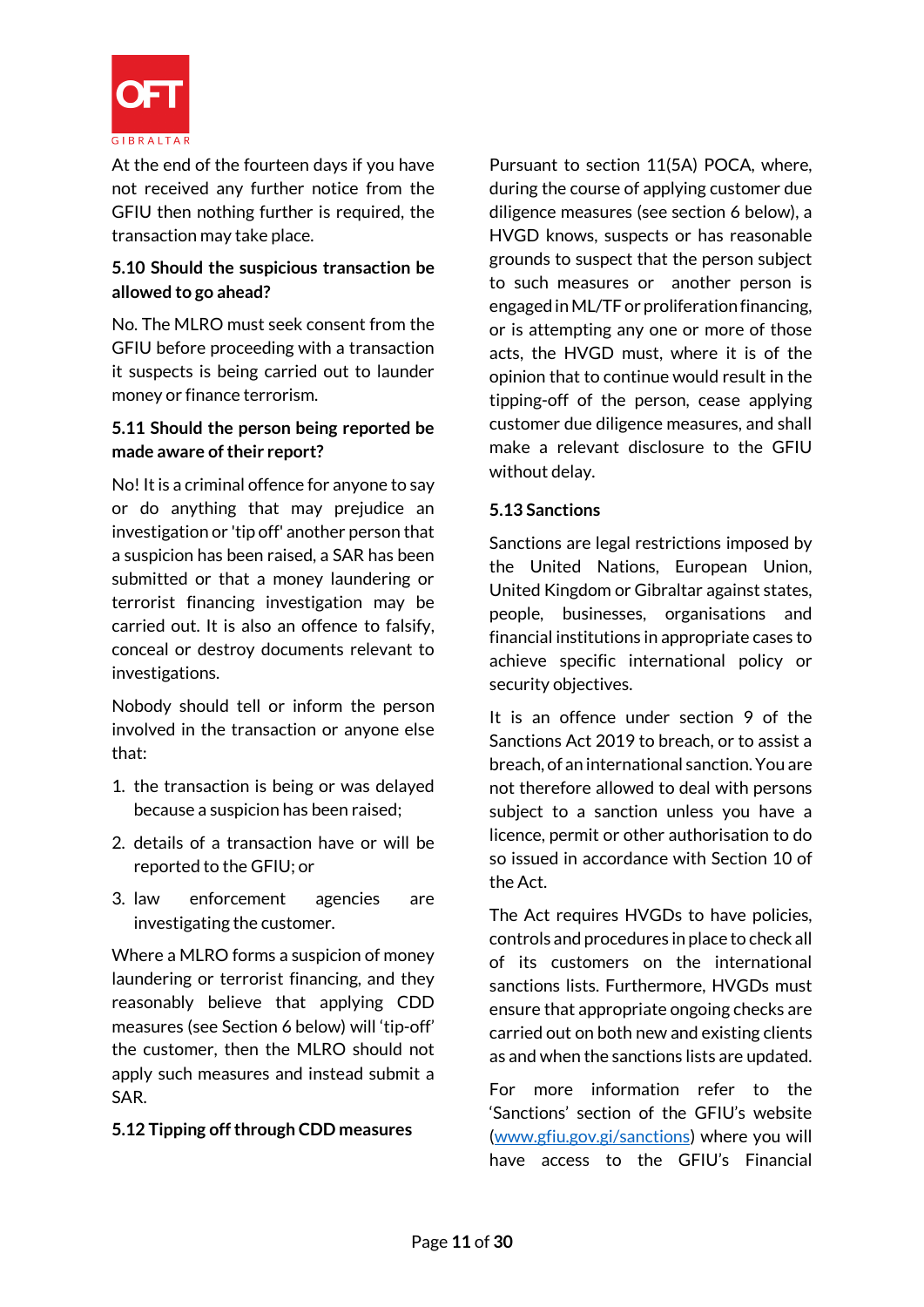

Sanctions Guidance Notes and to the sanctions lists.

The full body of the Act may be found in the 'Documents' section of the 'AML/CFT' page of the OFT's Website ([www.oft.gov.gi\)](http://www.oft.gov.gi/).

# **5.14 What happens in the MLRO's absence?**

A MLRO's duties can be temporarily delegated to someone else. This does not relieve the MLRO of their responsibility. A deputy or alternate may only be appointed during periods of absence.

A MLRO's absence should not restrict the HVGD's ability to monitor risk and submit SARs to the GFIU.

# **5.15 Is there more guidance for MLROs?**

The GFIU has produced AML/CFT guidance notes on SARs for MLROs & Reporters. To access to this document please contact the GFIU or request a copy via email: [admin@gfiu.gov.gi.](mailto:admin@gfiu.gov.gi) For more information visit the GFIU's website: [https://www.gfiu.gov.gi/reporting.](https://www.gfiu.gov.gi/reporting)

# 6. Customer Due Diligence & Assessing Risk

**\_\_\_\_\_\_\_\_\_\_\_\_\_\_\_\_\_\_\_\_\_\_\_\_\_\_\_\_\_\_\_\_\_\_\_\_\_\_\_\_\_\_\_\_\_\_\_\_\_\_\_\_\_\_\_\_\_\_\_\_\_\_\_\_\_\_\_\_\_\_\_\_\_\_\_\_\_\_\_\_\_\_\_\_\_\_\_\_\_\_\_\_\_\_\_\_\_\_\_\_\_\_\_\_**

#### **6.1 What are customer due diligence measures?**

Customer due diligence (**CDD)** measures (also known as 'know your customer' or KYC) refer to processes whereby a business carries out checks on its customers to establish who they are and to understand the purpose of the transactions they want to carry out. This allows the business to determine whether there is a risk that they are linked to ML/TF. A full definition of CDD measures is set out in Section 10 of POCA.

CDD measures involves:

- 1. identifying the customer and establishing who they are;
- 2. understanding the ownership and control structure of the customer, including identifying customers' beneficial owners (see section 6.5);
- 3. understanding and obtaining information on the purpose and intended nature of the business relationship or occasional transaction;
- 4. taking a risk-based approach to the verification of the identity of the customer and all beneficial owners (see section 6.5)
- 5. determining whether the customer, or its beneficial owner, is a politically exposed person (see section 6.12);
- 6. taking a risk-based approach to the verification of the source of funds and the source of wealth of the customer and beneficial owners; and
- 7. understanding the ownership and control structures of customers that are corporate or legal entities, trusts, foundations and other legal arrangements.

CDD therefore involves collecting documentation and information to allow the business to understand who it is dealing with, what the transaction is about and who is benefiting from the transaction. This in turn allows the business to carry out a ML/TF risk assessment of the customer before selling their high value goods to them.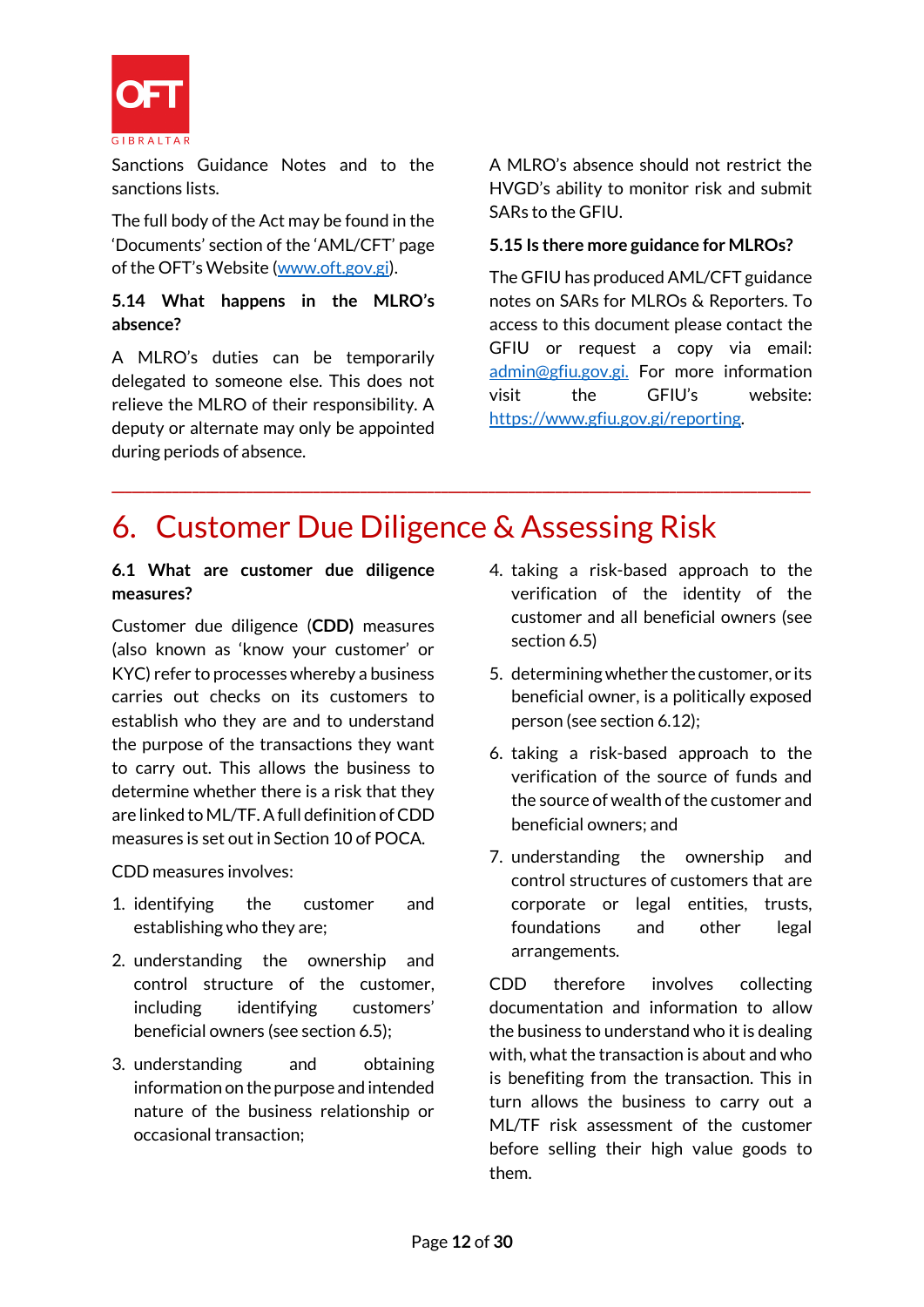

#### **6.2 When are CDD measures carried out?**

CDD must be performed before any financial transactions take place.

Pursuant to section 11(1) and 13(2) POCA, HVGDs must apply CDD measures and verify the identity of the customer (and any beneficial owner (see section 6.5)) before:

- 1. it sells high value goods, or any other goods (POCA section 11(1)(ba)), in cash above the monetary threshold, whether the transaction is carried out in a single operation or in several operations which appear to be linked (see section 1); and/or
- 2. it establishes a business, professional or commercial relationship with a customer which is expected, at the time when contact is established, to have an element of duration.

HVGDs must also apply CDD measures where it suspects ML/TF or proliferation financing in any circumstances, regardless of whether the payment for goods is in cash and/or surpasses the monetary threshold.

HVGDs are also required to carry out ongoing monitoring and due diligence of existing business relationships (see section 7).

# **6.3 What are my CDD obligations?**

HVGDs must undertake sufficient monitoring of the transactions and business relationships they enter into to enable the detection of unusual or suspicious transactions.

Pursuant to section 11(3) and (5) POCA, a HVGD must determine the extent of CDD measures on a risk-sensitive basis depending on the type of customer, business relationship, product or transaction. In doing so the HVGD must at least, take into account the following list of risk variables:

- 1. the purpose of the relationship or transaction;
- 2. the size of the transactions undertaken; and
- 3. the regularity or duration of the business relationship.

The HVGD must also be able to demonstrate to the OFT that the extent of the measures is appropriate in view of the risks of ML/TF that have been identified.

#### **6.4 Who needs to be checked?**

Appropriate CDD must always be completed on customers wishing to purchase high value goods above the monetary threshold either in one, or multiple, related transactions (see section 1.9).

The identity of the Customer must be known and their identity must be verified through appropriate original documentation.

Similarly, the identity of any ultimate beneficial owner must be known and verified (see section 6.5).

Due diligence is not required for banks, EU listed companies or Governmental entities.

HVGDs must apply ongoing CDD measures to business relationships (see section 7).

# **6.5 What is a beneficial owner (BO)?**

The definition of 'beneficial owner' is set out in section 7(1A) POCA.

A BO is an individual (or 'natural person') who will ultimately benefit from a transaction or business relationship.

Where an individual is conducting a transaction or activity for their own benefit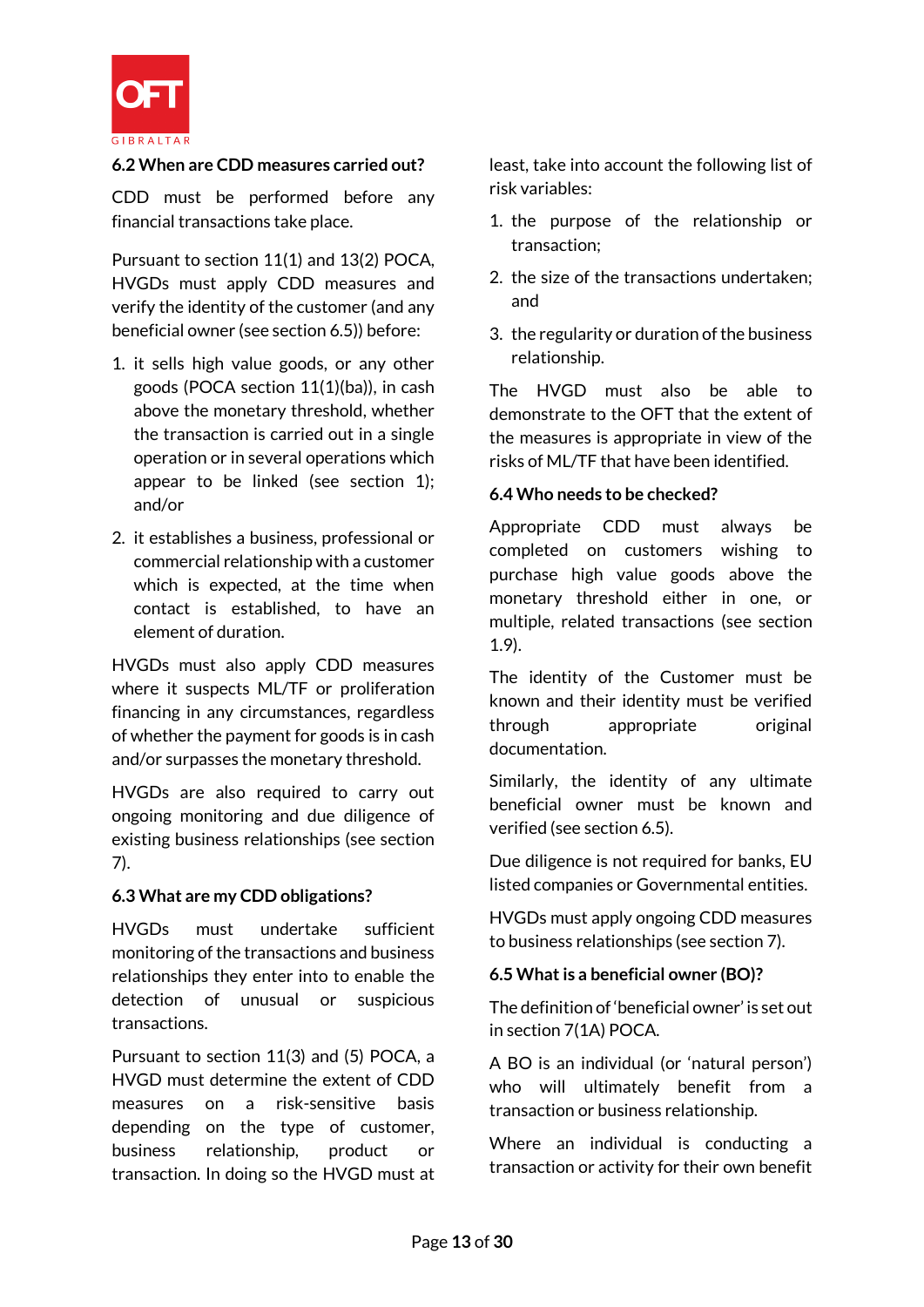

then they are the beneficial owner (POCA section 7.(1A)(a)(i)).

If, however, a transaction is being carried out by a customer on behalf of another person then the BO is the individual

- 1. on whose behalf a transaction or activity is being conducted (POCA section 7.(1A)(a)(ii)); and/or
- 2. who ultimately owns or controls the customer entering into the transaction.

Where a HVGD's customer is entering into a transaction on behalf of another person the HVGD must identify and verify who that other person is. That person is the BO.

Broadly speaking where an individual either owns or has control over 25% of a company or is a settlor, trustee, protector or beneficiary of a trust (or similar) that is the HVGD's customer, that individual will be a BO.

For detailed and specific guidance about BOs and how to identify them refer to the OFT's Beneficial Ownership Guidance Notes which can be found in the 'AML/CFT' section of the OFT's website: [www.oft.gov.gi.](http://www.oft.gov.gi/)

Pursuant to section 11(4A) POCA, where a HVGD is required to apply CDD measures to a trust, corporate or legal entity it shall collect proof of registration (or an excerpt) of the BO's registration on the Gibraltar Register of Ultimate Beneficial Owners [\(https://uboregister.egov.gi\)](https://uboregister.egov.gi/).

# **6.6 What happens if I have difficulties or am unable to collect CDD?**

In relation to companies, you must exhaust all possible means to determine who its BO is. This will involve making appropriate and proactive enquiries. You must be able to demonstrate the efforts made to do so to the OFT.

However, if after having exhausting all possible means:

1. there is doubt as to who the BO is; or

2. no person is identified as the BO,

then the BO shall be the individual exercising control over the company via other means (POCA s7(c)(ii)).

If, after having exhausted all possible means, there is still doubt about who the individual exercising control is, then the BO shall be the individual who holds the senior management position in the customer (POCA s7(c)(ii) & (iv)).

More generally, pursuant to section 15(1) POCA, if any person or entity is unable or unwilling to submit the relevant CDD documents requested and the HVGD is unable to carry out appropriate CDD measures it should not proceed with the transaction and, where applicable, it must terminate the business relationship. If the relationship is not terminated this should be recorded.

Furthermore, the HVGD must submit a SAR to the GFIU in relation to the customer (see paragraphs 5.8 to 5.10 above).

HVGDs should keep a record of any difficulties encountered during the CDD process (POCA section 10(l)).

HVGDs are prohibited from carrying out transactions above the monetary threshold for anonymous customers or customers which have provided aliases or fictitious names.

# **6.7 Applying CDD measures.**

CDD measures allow a HVGD to assess a customer's AML/CFT risk and whether a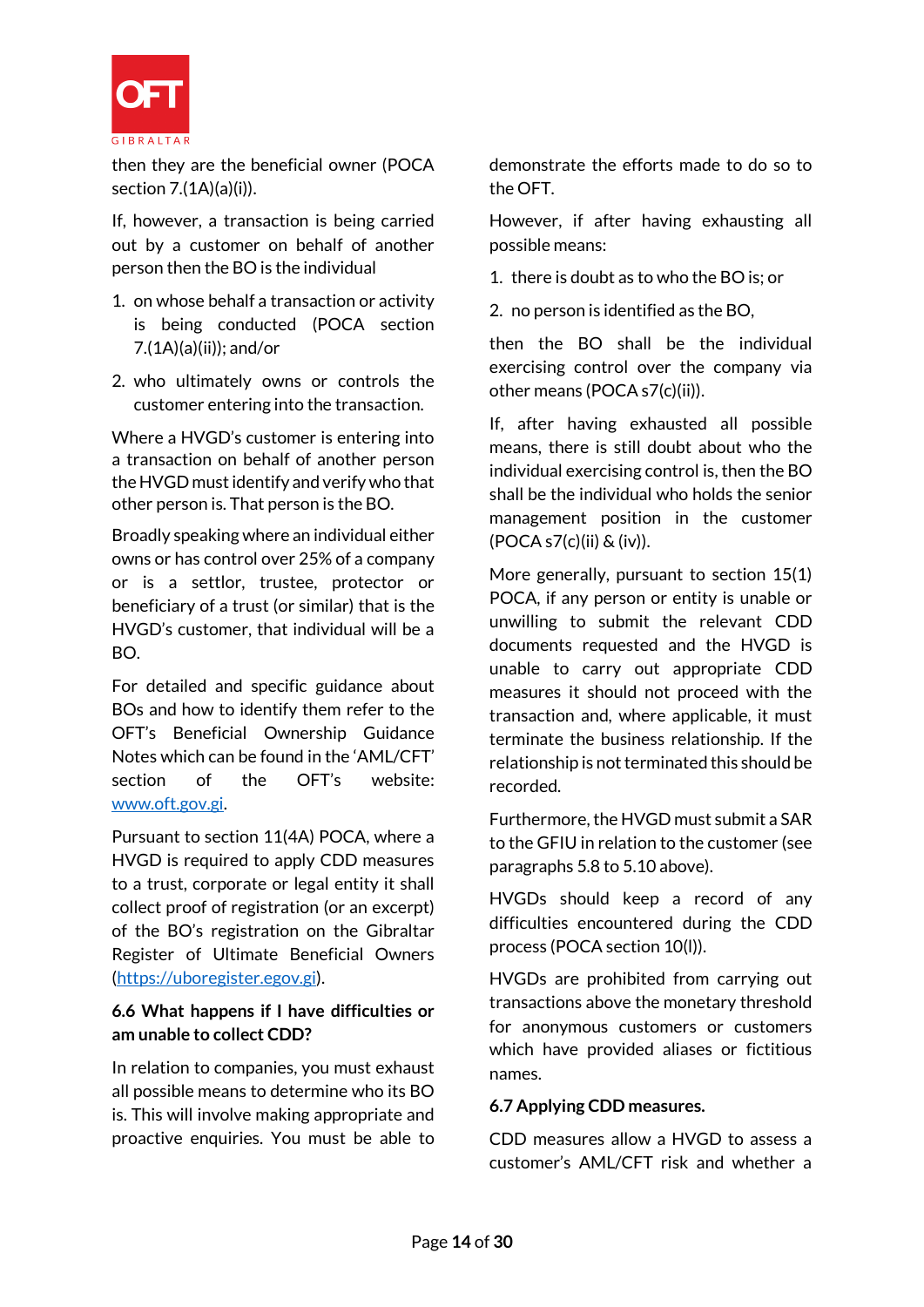

transaction may proceed without a real risk of the HVGD being involved in a transaction which is intended to launder money or finance terrorism.

The level of CDD required will depend on the ML/TF risk posed to the business by the customer and the transaction. The risk must be assessed by considering the identity of the customer, the type of goods being purchased and any other information or concerns the business may have about the customer or transaction.

The identity of Customers should be verified on the basis of original documents, data or information obtained from reliable and independent sources.

CDD however goes beyond simply carrying out identity checks. People which are well known to the business may become involved in illegal activity e.g. if their personal circumstances change or they face some new financial pressure. CDD measures should reduce this risk and the opportunities for staff to be corrupted.

A low AML/CFT assessment will require a simplified due diligence process and a high risk transaction or customer will require an enhanced due diligence process with medium risks requiring elements of both depending on the risk. For guidance on how to identify ML/TF risks see Schedule 1.

# **6.8 Low risk customers: Simplified CDD measures.**

Pursuant to section 16 POCA, where a HVGD, having applied CDD measures:

- 1. identifies areas of lower risk;
- 2. has ascertained that the business relationship or the transaction presents a lower degree of risk; and

3. has not identified a suspicion or knowledge of ML/TF, or proliferation financing,

it may record the reasons why it perceives a reduced risk and apply simplified CDD measures. For guidance on how to identify low risk customers see Schedule 1.

Simplified CDD can include, but may not be limited to, collecting the following basic information:

Individuals:

- 1. Full Name;
- 2. Date of Birth;
- 3. residential address;
- 4. a copy of the customer's original Passport/ID (or any other Governmentissued photographic document); and
- 5. the customer's source of income or wealth (e.g. employment)

# Companies:

- 1. an up to date company profile issued by Companies House or the following corporate documents:
	- i. Certificate of incorporation;
	- ii. Register of Members; and
	- iii. Register of Directors; and
- 2. the address of the registered office and, if different, a principal place of business.

Where a transaction involves a trust (or other similar legal arrangement) you must collect a copy of the trust deed (or other similar legal document) establishing and setting out the nature of that arrangement.

HVGDs must keep copies of due diligence documents (see Section 7 below).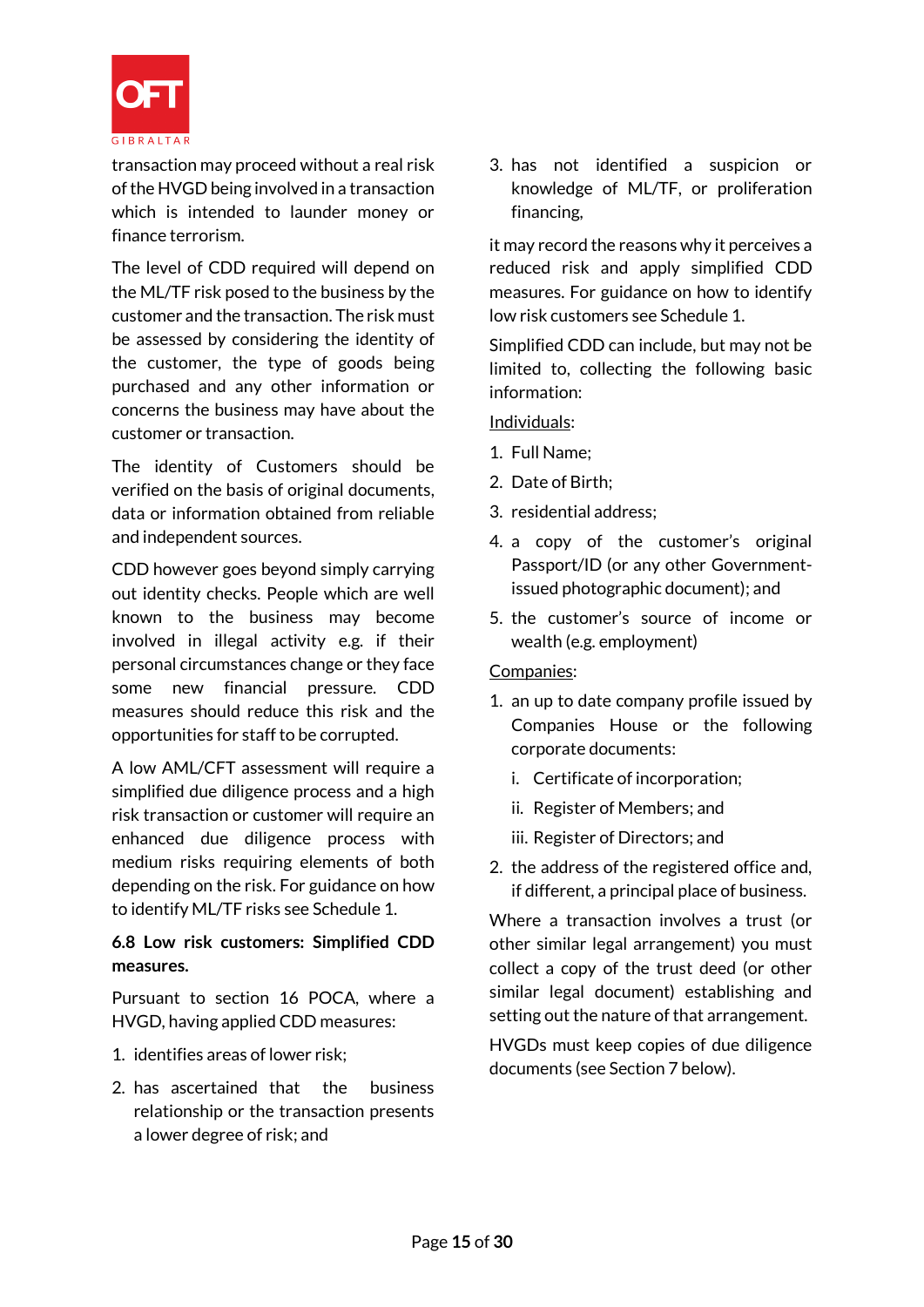

**6.9 High risk customers: Enhanced CDD measures.**

HVGDs must apply enhanced CDD measures to appropriately manage and mitigate risks when dealing with -

- 1. customers identified as being high risk (see Schedule 1, paragraph 3);
- 2. natural persons or legal entities established in third countries identified by the European Commission as high risk third countries; and
- 3. politically exposed person, or their family members and close associates (see 6.10 below); and
- 4. in other circumstances as set out in Section 17(1) POCA.

For guidance on how to identify high risk customers see Schedule 1.

When dealing with high risk customers it is important to perform enhanced due diligence as a result of the increased risk of ML/TF. MLROs must keep records as to why, in their view, the need for enhanced CDD is appropriate to the risk posed by the business relationship.

Examples of enhanced CDD:

- 1. A copy of the customer's Passport/ID which is certified as true copy of the original by a third party professional;
- 2. Proof of the customer's address provided in a document such as a utility bill or bank statement;
- 3. Proof of the customer's and the beneficial owners' source of funds and source of wealth commensurate to the transaction; and
- 4. Additional information on:
	- i. the customer and on the beneficial owners;
- ii. the intended nature of the business relationship;
- iii. the reasons for the transactions.

HVGDs must also apply specific enhanced CDD measures in relation to:

- 1. business relationships or transactions involving high-risk third countries as set out in section 17(6) POCA; and
- 2. politically exposed persons as set out in section 20 and 20B POCA (see section 6.12).

HVGDs must obtain the approval of senior management for establishing or continuing a business relationship with a customer requiring enhanced CDD.

HVGDs must keep copies of due diligence documents (see Section 7 below).

# **6.10 What am I looking for?**

CDD documentation, along with all other surrounding factors and information about the customer and the type of transaction. HVGDs are also required to understand the nature of their customer's business and its ownership and control structure.

This information will permit the HVGD's MLRO to assess the AML/CFT risk posed and whether to report suspicious activity to the GFIU.

Some examples of suspicious activity specific to HVGDs include occasions where a customer:

- 1. appears unwilling to submit any identification documents;
- 2. seems uninterested in the value of the good nor viewing and inspecting the goods before purchase;
- 3. acquires several high value goods within a short period of time which are ordinarily only bought once by other customers;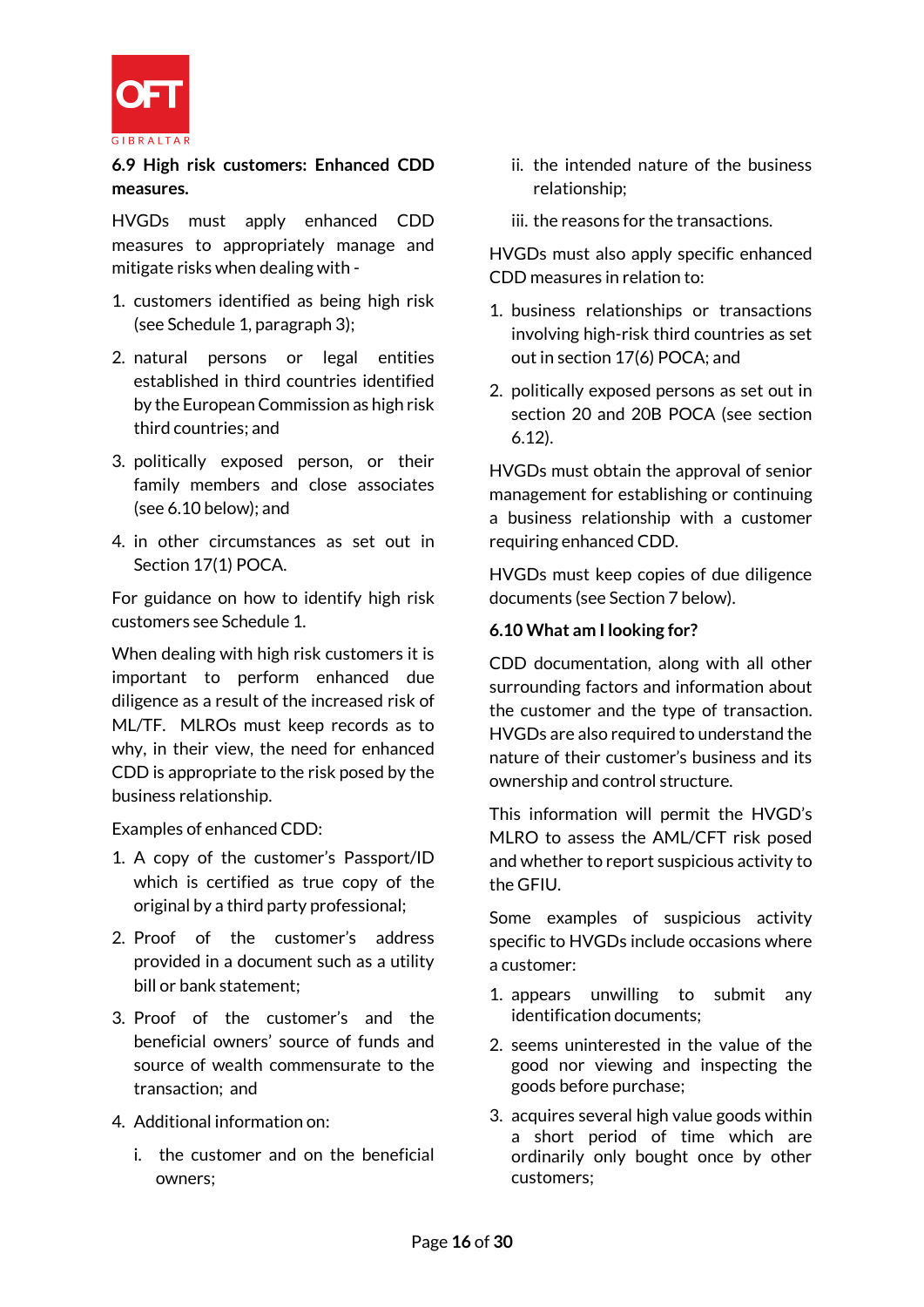

- 4. requests information from the business reference its AML/CFT policies; and
- 5. wishes to make the payment through a company without explanation.

For more guidance on ML/TF risks please see Schedule 1.

# **6.11 Non face-to-face transactions**

Pursuant to Section 18 POCA, Where the customer has not been physically present for identification purposes, HVGDs must take specific and adequate measures to compensate for the higher risk. This may for instance include:

- 1. ensuring that the customer's identity is established by additional documents, data or information;
- 2. applying measures to verify or certify the documents provided, e.g. requiring a third party professional with AML/CFT expertise to certify them e.g. a lawyer.

Where this is not possible HVGDs should not accept cash and instead only accept a card payment or bank transfer.

# **6.12 Politically exposed persons.**

A politically exposed person (**PEP**) is a person who is or has been entrusted with a prominent public function locally or internationally (see definition on paragraph 4 of Schedule 1). These individuals are at a higher risk of being connected to ML/TF due to the position and influence they hold and because they can be susceptible to corruption.

Pursuant to section 26(2)(c) POCA a HVGD must have policies, controls and procedures in place HVGD to determine whether a customer or the BO of a customer is a PEP, a PEP's 'family member' or 'a person known to be their close associate' (as defined in Section 20A POCA). Given Gibraltar's small size and the closeness of its community, this is potentially a large group of persons and this may therefore make it easier for these persons to be identified.

Pursuant to section 20 POCA, before entering into a transaction with a PEP, a PEP's family member, a PEP's close associate or a customer whose BO is a PEP, the HVGD must:

- 1. carry out enhanceddue diligence (see 6.9 above);
- 2. have approval from senior management;
- 3. take adequate measures to establish the source of wealth and funds which are involved in the existing or proposed transaction.

Section 20B POCA also sets out the additional continuing obligations with regard to PEPs.

For in depth guidance on PEPs please refer to the FATF's guidance which can be found in the 'AML/CFT' section of the OFT's website (www.oft.gov.gi).

# **6.13 Risk assessments**

HVGDs are required to keep a written risk assessment in respect of every transaction (or a series of linked transactions, see 1.9 above) above the monetary threshold and the action taken in respect of any suspicious activity detected.

The OFT encourages all HVGDs to keep a risk assessment file as they must be able to demonstrate to the OFT that the extent of the CDD measures it has applied is appropriate to the client and the transaction in view of the risks of ML/TF that have been identified. Transaction records should be sufficient to permit reconstruction of individual transactions so as to provide, if necessary, evidence for prosecution or criminal activity.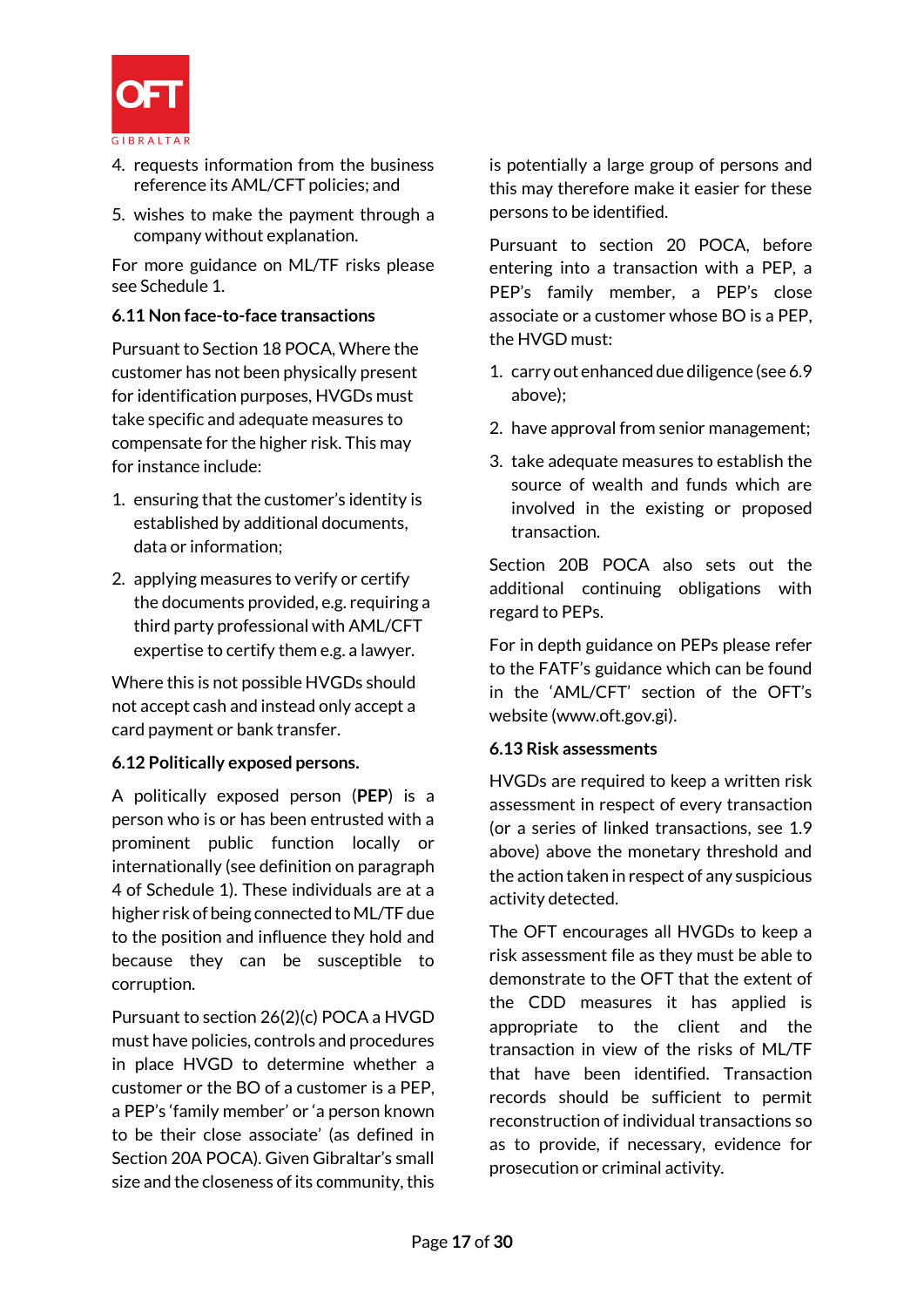

**6.14 Can I rely on someone else's due diligence?**

If a HVGD is satisfied that a third party has already carried out appropriate CDD measures on its customers, they may rely on that CDD as long as they are satisfied that:

- 1. the CDD measures are appropriate to the customer's level of risk as assessed by the HVGD; and
- 2. the CDD measures are current and up to date.

Copies of the CDD documentation must be provided by the third party to the HVGD. The HVGD is required to carry out its own risk assessment on the customer based on the CDD documentation received prior to the HVGD selling high value goods to the customer. It is not possible for the HVGD to rely on the third parties' risk assessments!

The responsibility to carry out CDD measures, to risk assess and to keep records on its customers shall always ultimately remain with the HVGD.

# **6.15 When do I report suspicious activity?**

This will depend on the risk assessment carried out and is ultimately a question for the MLRO, having considered all information it has about the customer and the transaction through the CDD measures. It should be made where the MLRO has either knowledge (see 5.6 above) or is suspicious (see 5.7 above) that ML/TF is or may be taking place.

If in doubt, submit an SAR! (see sections 5.8 to 5.10)

#### **6.16 Tipping off**

Pursuant to Section 11 (5A) POCA where, during the course of applying CDD measures, the HVGD knows, suspects or has reasonable grounds to suspect that the person subject to such measures or another person is engaged in ML/TF or proliferation financing, or is attempting any one or more of those acts, the HVGD must, where it is of the opinion that to continue would result in the tipping-off of the person, cease applying CDD measures, and shall make a relevant disclosure to the GFIU without delay.

# **6.17 Ongoing monitoring**

Where HVGDs have ongoing business relations with its customers they HVGDs are required to carry out ongoing monitoring of these existing business relationships (see section 7).

#### **6.18 Records.**

HVGDs must keep copies of the documents requested while conducting CDD procedures along with all relevant documents appertaining to the business relationship (see Section 8 below).

# 7. Ongoing Monitoring

# **7.1 Ongoing monitoring**

HVGDs are required to carry out ongoing monitoring and due diligence of existing business relationships. This requirement is set out in sections 11(2) and 12 POCA.

#### **7.2 What are business relationships?**

It means a business, professional or commercial relationship which is connected with the HVGD's activities and which is expected, at the time when contact is established, to have an element of duration.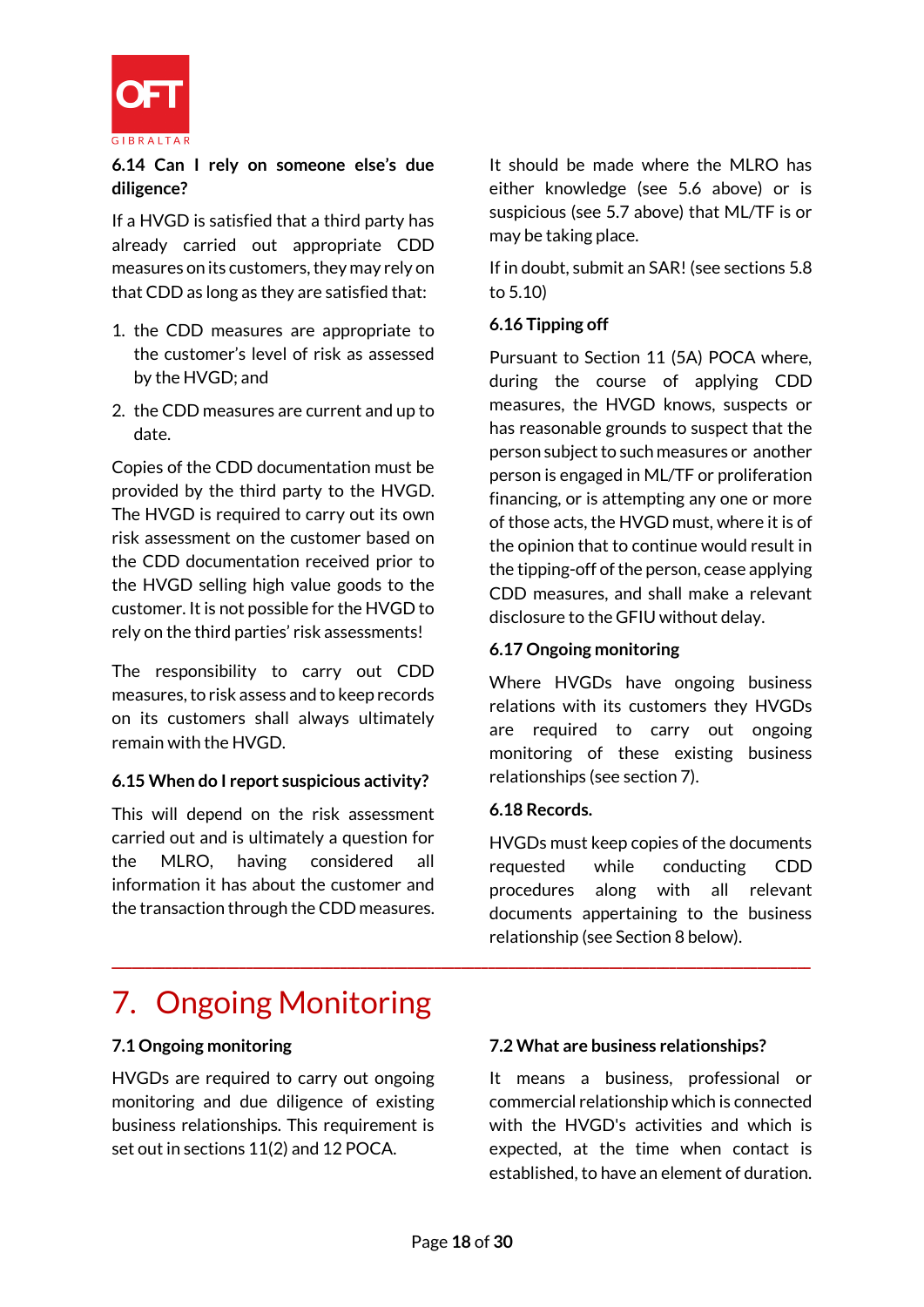

Ongoing monitoring does not apply to occasional, one-off transactions. It may however apply to customers who have been sold goods above the monetary threshold or high value goods in cash more than once or on an ongoing basis.

# **7.3 What does ongoing monitoring involve?**

Ongoing monitoring means:

- 1. scrutinising transactions undertaken throughout the course of the relationship to ensure that they are consistent with the HVGD's knowledge of the customer, their business, their risk profile and their source of funds; and
- 2. undertaking reviews of existing records (and updating these where necessary) to ensure that the documents, data or information obtained for the purpose of applying CDD measures is kept up-todate and relevant.

HVGDs must determine the extent of ongoing monitoring on a risk-sensitive basis depending on the type of customer, business relationship, product or transaction. You must be able to demonstrate to the OFT that the extent of the measures is appropriate in view of the risks of ML/TF that have been identified.

# **7.4 When do I need to do this?**

Ongoing monitoring must be carried out at regular intervals. As an indicator the OFT would expect that:

- 1. high risk business relationships are reviewed at least every year;
- 2. medium risk business relationships are reviewed every two year; and
- 3. low risk business relationships are reviewed every three years.

These time frames are indicative only and you must adapt your ongoing monitoring to your business's and the customer's risk as determined and recorded by your business.

When dealing with high risk transactions or customers requiring enhanced CDD, HVGDs must conduct enhanced monitoring of the business relationship by increasing the number and timing of controls applied, and selecting patterns of transactions that need further examination.

Further monitoring and CDD measures must also be carried out when the relevant circumstances of a customer change. When this occurs the HVGD must apply CDD measures to the existing customer on the basis of materiality and on a risk sensitive basis (POCA section 11(2)(a))

# **7.5 When do the relevant circumstances of a customer change?**

Any material change to a customer will trigger the need for a HVGD to reapply CDD measures. A material change is one which would require a reasonable HVGD to reassess the ML/TF risk of the business relationship in light of those changes. There is no exhaustive list for what a material change is, however material changes can include:

- 1. a change in the nature or regularity of the transactions carried out by the business (See Schedule 1, paragraph 5, patterns of business); or
- 2. a change to the ownership or management of the customer.

HVGDs should not just take into consideration the risk profile of the existing customer but also the impact that that customer's business may have on the HVGD as a whole. For example, a customer may be considered low risk but their business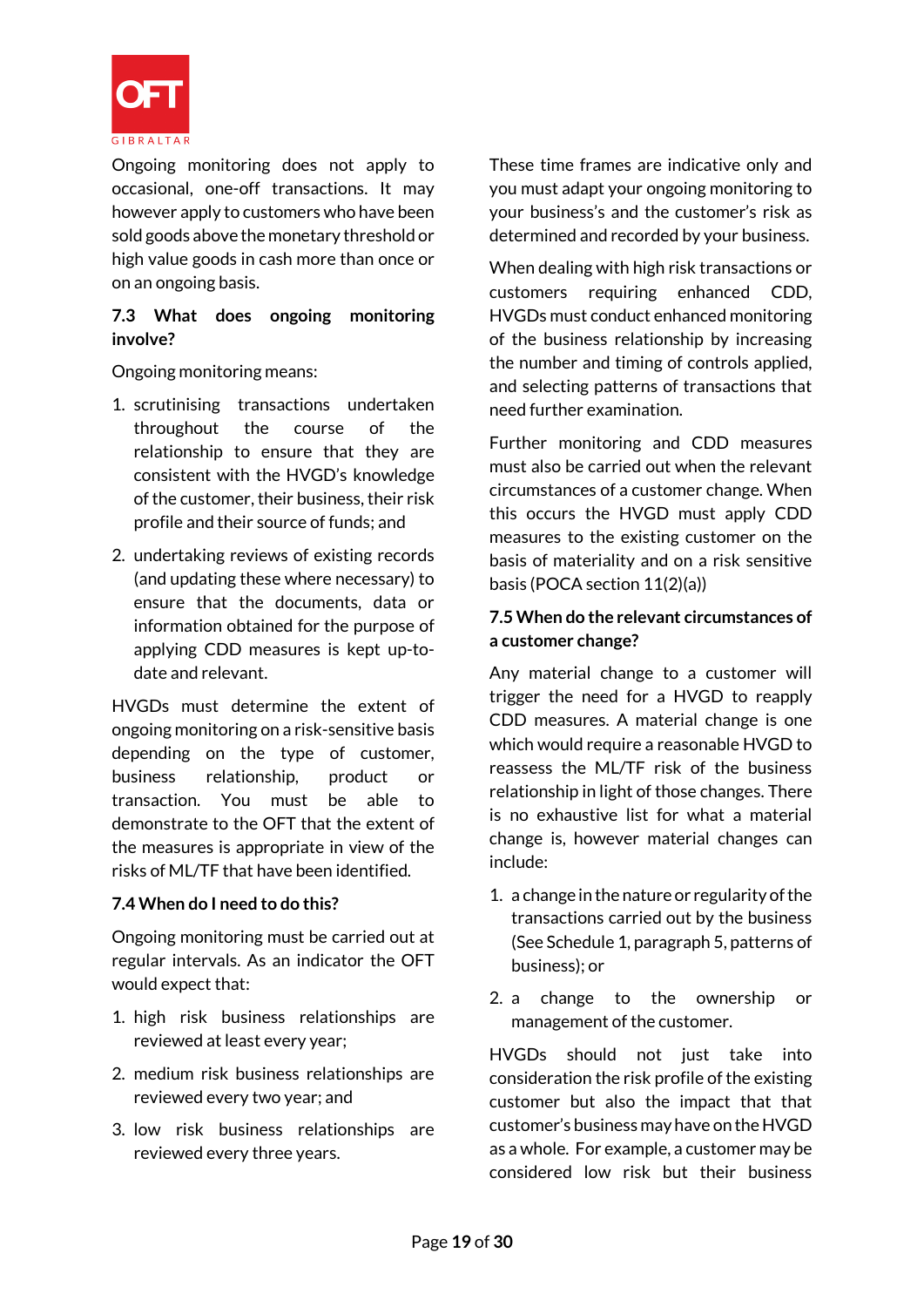

represents a substantial part of the HVGD's turnover. A trigger event that would not be material for smaller customers may be material for a HVGDs large customers, triggering the need apply CDD measures once again.

Applying a risk based approach, HVGDs should take into consideration the evolving risk profile of existing customers when assessing their AML/CFT risk. While customers with a consistent risk profile are not exempt from ongoing CDD measures, resources should be focussed on those which are more recent, or those with changes in the pattern of spending or the types of goods they are interested in.

# 8. Record Keeping, Data & Annual Returns

**\_\_\_\_\_\_\_\_\_\_\_\_\_\_\_\_\_\_\_\_\_\_\_\_\_\_\_\_\_\_\_\_\_\_\_\_\_\_\_\_\_\_\_\_\_\_\_\_\_\_\_\_\_\_\_\_\_\_\_\_\_\_\_\_\_\_\_\_\_\_\_\_\_\_\_\_\_\_\_\_\_\_\_\_\_\_\_\_\_\_\_\_\_\_\_\_\_\_\_\_\_\_\_\_**

# **8.1 What records must be kept?**

HVGDs must keep records and data about:

- 1. cash transactions above the monetary threshold and business relationships (section 8.2 and 8.3);
- 2. cash transactions of high value goods equal to or above £2,000 (section 8.4); and
- 3. staff training (section 9.3).

The records and data must be readily available for inspection by the OFT on request.

# **8.2 Transactions above the monetary threshold and business relationships**

HVGDs' general record keeping obligations are set out in section 25 POCA. All HVGDs must have appropriate systems in place for recording and storing:

- 1. a copy of the documents and information collected while applying CDD measures (see section 6);
- 2. the supporting evidence and records of all transactions (or set of series of linked cash transactions) above the monetary threshold (see section 8.3);
- 3. the written risk assessment of every transaction (or set of related transactions) above the monetary

threshold and every business relationship (see section 6.13); and

4. the action taken in respect of any suspicious activity detected (see sections 5.5 to 5.7).

In addition, HVGDs must also keep the records of any difficulties encountered during the CDD process (POCA section 10(l)).

# **8.3 What type of data must be collected about these transactions?**

As much data and information as you can about the transactions, including account files and correspondence, as well as any other information that may reasonably be necessary to identify such transactions. The evidence and records must be sufficient so as to permit the reconstruction of individual transactions so as to provide evidence for the prosecution of criminal activity where necessary (Section 25 (2A) POCA).

Every transaction should have a detailed invoice specifying:

- 1. a description of the good(s) sold;
- 2. the quantity of the goods sold, by unit or otherwise (e.g. weight);
- 3. the relevant serial number for the goods;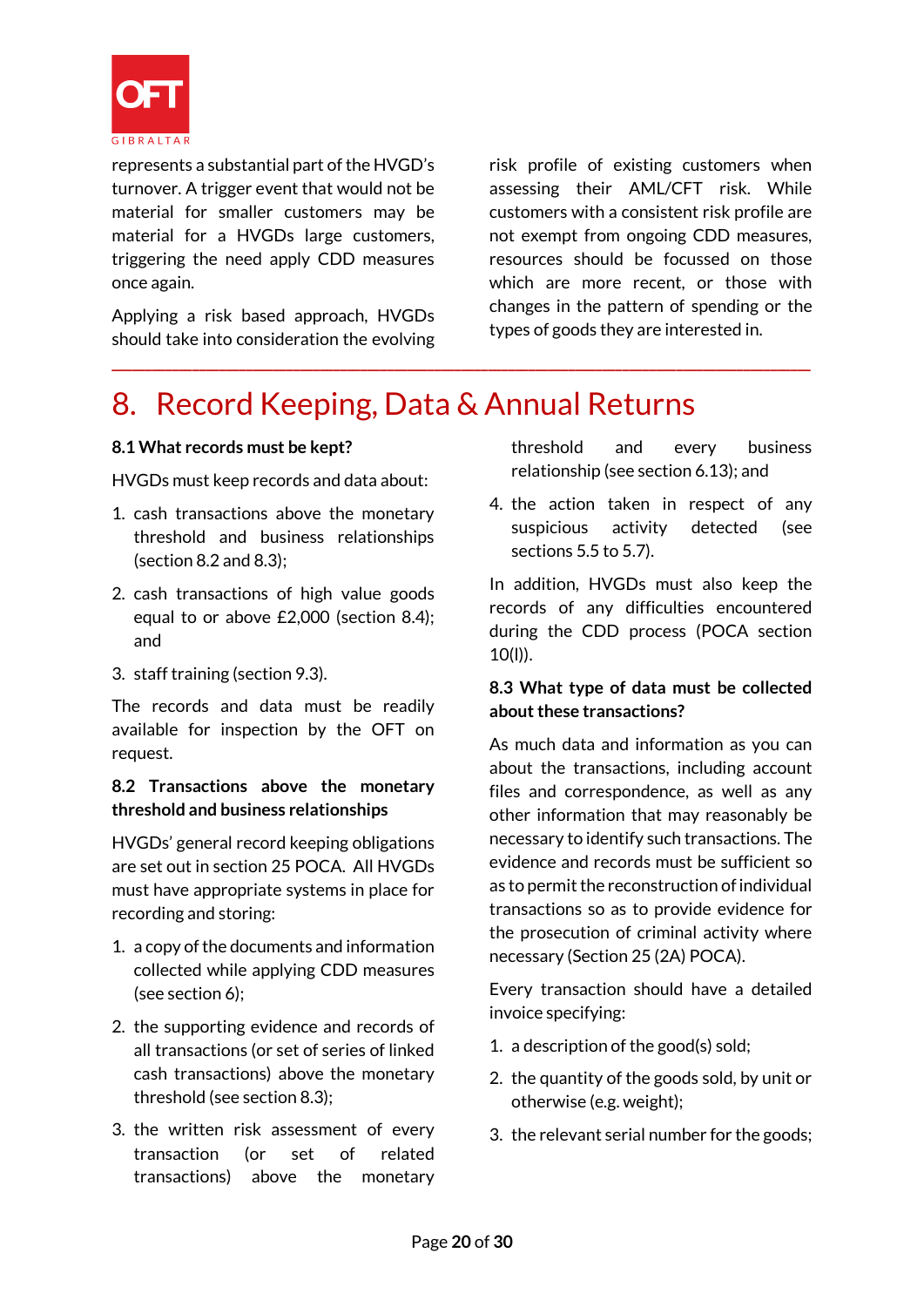

- 4. the full name of the person purchasing the goods as stated in their passport/ID;
- 5. the cash paid in exchange for the goods;
- 6. an identifying reference for the goods to the HVGD's stock records; and
- 7. account files and business correspondence where relevant.

You must also keep sufficient data to allow you to complete and submit an Annual Return to the OFT (see section 8.6).

# **8.4 Transactions of high value goods**

The OFT requires all HVGDs to collect the following data in relation to every cash transaction above £2,000 for any high value goods (see section 1.5):

- 1. a detailed description of the good(s) sold;
- 2. the quantity of the goods sold, by unit or otherwise (e.g. weight);
- 3. the relevant serial number for the goods;
- 4. the full name of the person purchasing the goods as stated in their passport/ID;
- 5. the cash paid in exchange for the goods; and
- 6. an identifying reference for the goods to the HVGD's stock records.

This may be kept in the form of a detailed invoice.

When dealing with the high risk goods listed in section 11.2, HVGDs must regard all transactions in cash for these high risk goods by a person, or group of associated persons, as a series of linked cash transactions for determining whether they cumulatively go above £2,000.

# **8.5 How long must I keep the records for?**

HVGDs must keep these records for inspection for five years after the date of the relevant transaction or the date when staff training was delivered (Section 25(3) POCA).

# **8.6 What will the records be used for?**

The OFT may use it powers to request copies of the HVGD's records and data at any time. HVGDs should be able to provide the records and data to the OFT swiftly.

HVGDs are also required to review their CDD records in accordance with ongoing requirements of section 12(2)(b) POCA (see 7 above).

Additionally, HVGDs are required to submit information annually to the OFT in advance of the renewal of the business licence and may be required to submit an annual returns to the OFT providing information and data about cash transactions above the monetary threshold during that year (see section 8.7). This information should correspond with the HVGD's records.

The annual return form can be found in the 'AML/CFT' section of the OFT's website: [www.oft.gov.gi.](http://www.oft.gov.gi/)

# **8.7 When are the Annual Returns due?**

# Pre 2021-22 reporting period:

This shall be the same day as the due date for submission of accounts and tax returns by the HVGD to the Income Tax Office.

If the HVGD is a company, the Annual Return is due nine months after the HVGD's financial year end. If the HVGD is a sole trader it is due on  $30<sup>th</sup>$  November of each year.

# Reporting period from 2021-22 going forward:

A new system is being introduced for the 2021-22 reporting period going forward.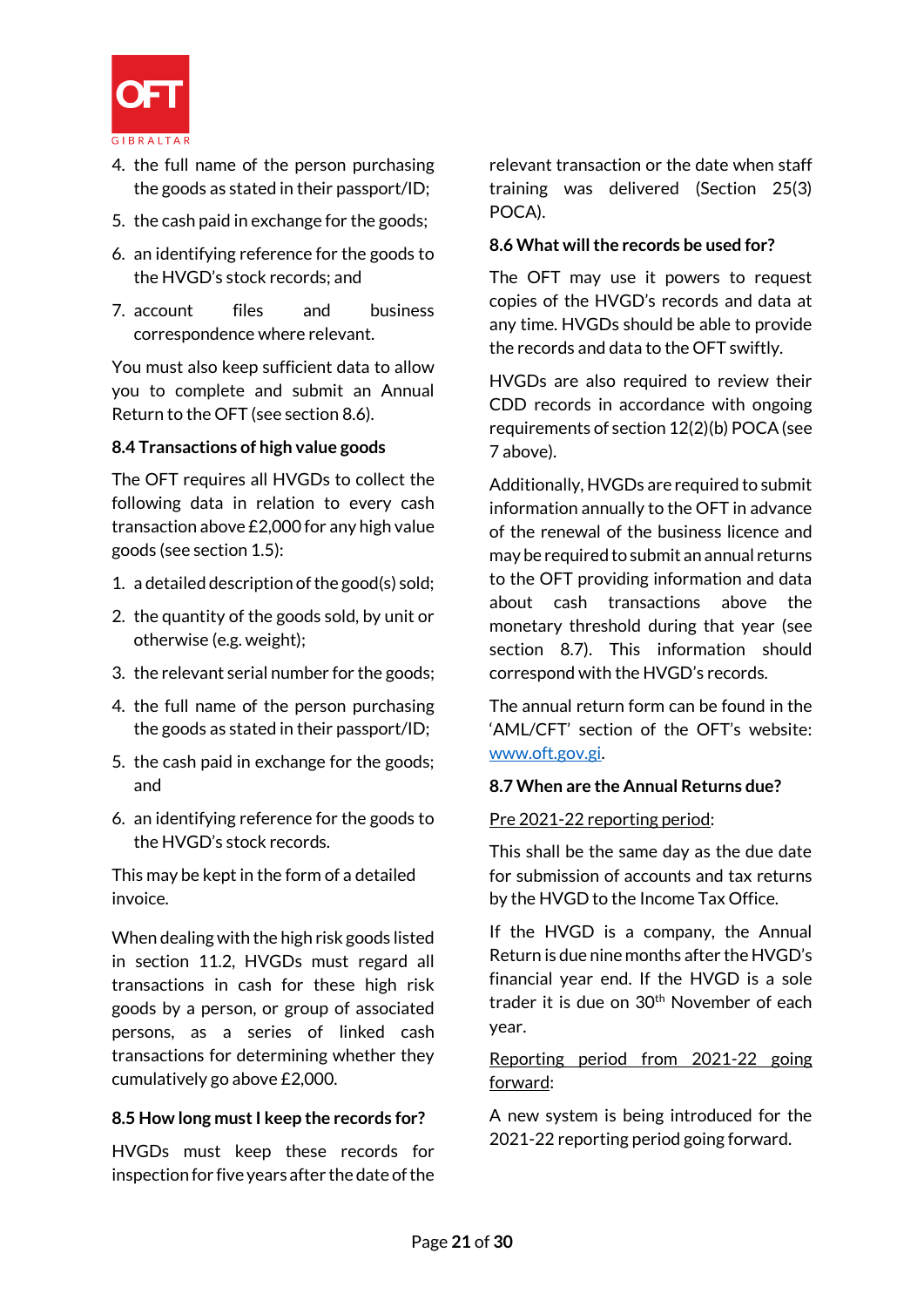

Prior to the renewal of their business licence after 1<sup>st</sup> January 2021, HVGDs will receive a business licence renewal notice which shall require them, as part of the renewal process, to declare whether or not they have received payments in cash above the monetary threshold during the licensing term which is due to expire. Where they declare that that they have, the HVGD will have to complete and submit the new HVGD Annual Return containing up to date financial and other data for the licence term which is due to expire. The due date shall be three months after the HVGD's business licence renewal date.

# **8.8 What if I miss the deadline?**

We strongly urge that you take the appropriate steps to ensure that your business submits its annual returns on time. Failure to do so may result in the HVGD not being allowed to renew their business licence. They may also be subject to enforcement action by the OFT that may include:

- 1. a fine,
- 2. the suspension or revocation of their business licence; and/or
- 3. temporary bans for persons in managerial positions.

# **8.9 What will the OFT do with the Annual Return?**

The information will allow the OFT to:

- 1. collect data about the amount and type of high value transactions carried out by the HVGD and more generally in Gibraltar;
- 2. monitor HVGDs' compliance with their obligations under POCA and these guidance notes; and
- 3. identify suspicious trends and ML/TF schemes .

This data will also help the OFT analyse each HVGD on a risk based approach to determine the likelihood of the HVGD being targeted by criminals.

The OFT may carry out onsite visits and seek information from HVGDs in relation to the information contained in annual returns to ensure that these are being completed accurately. The OFT may also request HVGDs records to examine and investigate any suspicious activity.

The failure by a HVGD to submit an annual return is automatically considered as noncompliance by the OFT.

The data may be provided to other AML/CFT supervisory authorities and law enforcement bodies as permitted under the law.

# 9. Employer & Employee Responsibilities

# **9.1 What are my responsibilities as an employer?**

HVGDs must ensure that they have screening procedures to ensure high standards when hiring employees.

Additionally, employers have a duty to ensure that its employees have sufficient training to help them both recognise and report potential ML/TF. Staff must be made aware and understand the following: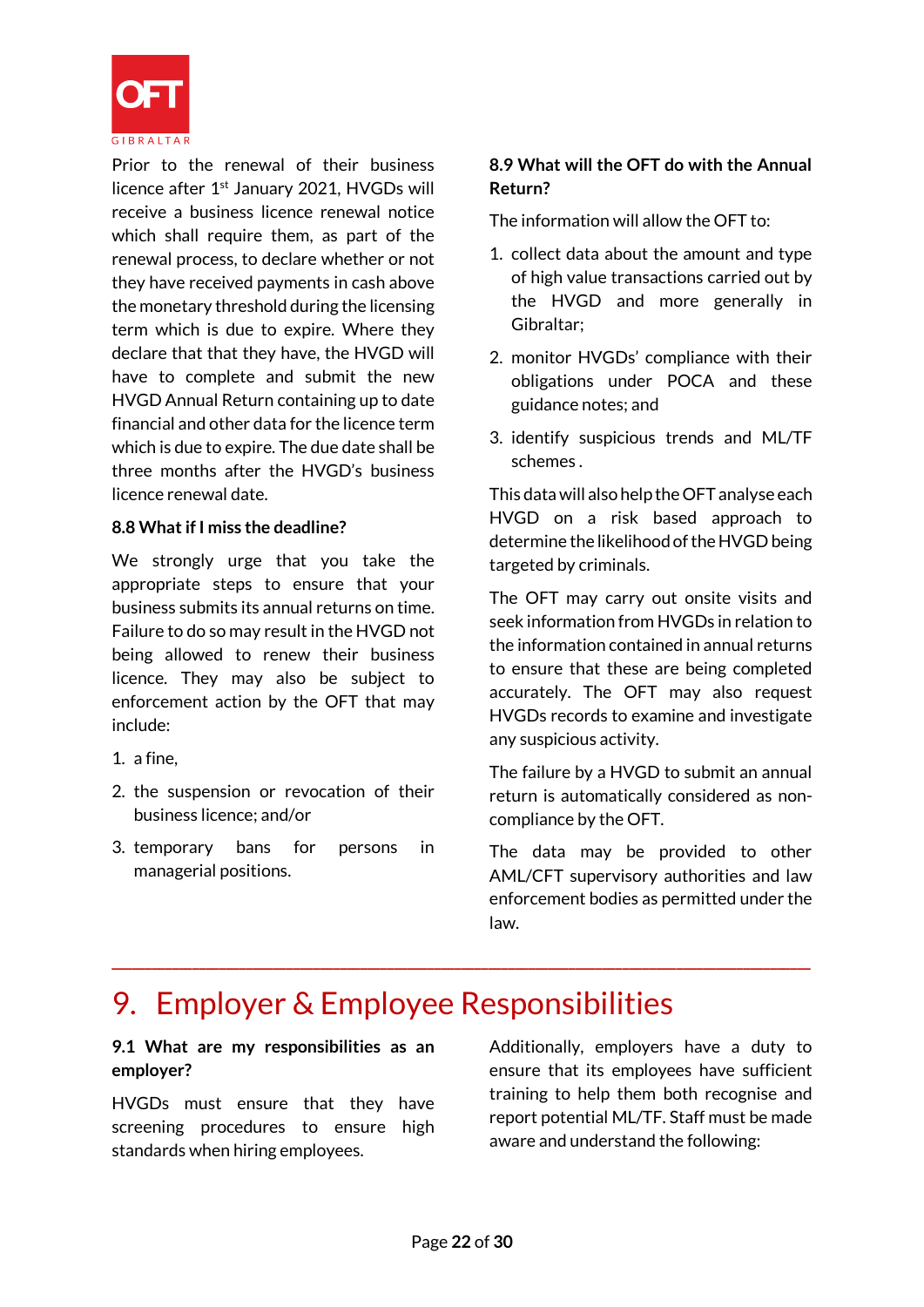

- 1. what money laundering and terrorist financing is;
- 2. the laws concerning AML/CFT, including POCA, and the requirements in these guidance notes;
- 3. the ML/TF risks to which the trade sector generally is exposed;
- 4. the specific ML/TF risk to which the HVGD is exposed (see section 3);
- 5. the HVGDs AML/CFT policies and procedures including CDD measures (see sections 4 and 6);
- 6. how to manage transactions on a risk based approach and identify high risk customers and/or high risk behaviour(see section 6);
- 7. how to report suspicious activity to the MLRO;
- 8. the penalties for committing offences under POCA and related legislation; and
- 9. relevant data protection requirements.

It is essential to also train employees to understand how money laundering and terrorist financing schemes could take place through the business by providing examples of this.

**9.2 How often does training need to be given?**

Employee training must be an ongoing exercise which is regularly under review. Risk assessments and polices must be regularly updated and circulated to members of staff.

#### **9.3 Records**

HVGDs must keep a staff training record to demonstrate to the OFT that its staff are aware of the business's AML/CFT policies and procedures (see section 8).

# **9.4 What responsibilities do employees of HVGDs have?**

Employees of HVGDs must:

- 1. know who the MLRO is and what the MLRO's role is;
- 2. be able to detect suspicious activity and report it to the MLRO;
- 3. be aware of the steps taken by the business to ensure it is not used for ML/TF;
- 4. have access to and familiarise themselves with all of the business's AML/CFT policies and procedures; and
- 5. be aware of the penalties for committing offences under POCA and related legislation.

It is the responsibility of the HVGD to provide adequate training to its employees (see section 9.1 and 9.2).

# 10.Potential High Value Goods Dealers

# **10.1 Who are Potential HVGDs?**

Potential HVGDs are dealers in goods which have not yet received a payment in cash above the monetary threshold but are open to accepting such cash payments.

# **10.2 Why do Potential HVGDs have obligations?**

Potential HVGDs need to be prepared for the moment that they do receive large payments even if this has not yet happened. As soon as the business receives a payment above the monetary threshold it will automatically be a HVGD and these guidance notes will be applicable to that business in full.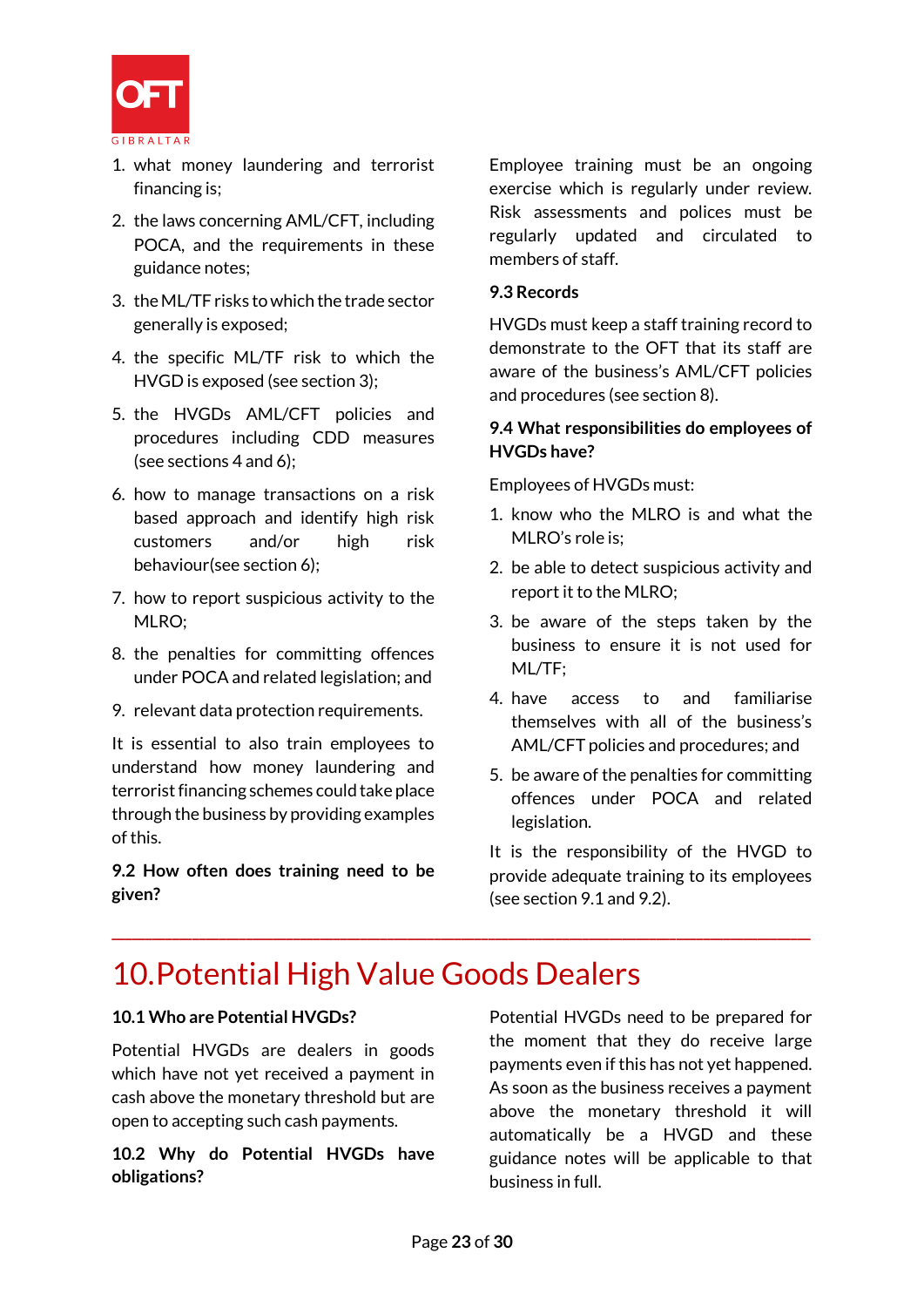

**10.3 What are the obligations of Potential HVGDs?**

Potential HVGDs' obligations include, but are not limited to:

- 1. Carrying out a risk assessment of the business's attractiveness and vulnerability to ML/TF (see section 3);
- 2. Establishing appropriate AML/CFT policies, controls and procedures commensurate to the business's ML/TF risks (see section 4);
- 3. Appointing a MLRO who understands the business's ML/TF risks, is acquainted with POCA and who shall be responsible for all AML/CFT matters (see section 5)
- 4. Keep records of transactions involving high value goods above £2,000 (see section 8.4); and

5. Training staff to ensure they are aware of the HVGD's ML/TF risks and of the business's AML/CFT polices (see section 9).

References to HVGDs in Sections 3 to 9 of these Guidance Notes should be read, where relevant, as also applying to Potential HVGDs.

# **10.4 Can a Potential HVGD avoid these obligations?**

Yes. A dealer need not comply with the obligations in these guidance notes at all if:

- 4. they are not a High Risk Dealer (see Section 11 below);
- 5. they have a written policy not to accept cash payments above the monetary threshold; and
- 6. they have notified the OFT of their no cash policy.

# 11.High Risk Dealers (HRDs)

# **11.1 What is a High Risk Dealer (HRD)?**

High Risk Dealers are businesses that:

- 1. are not HVGDs because they have not received a payment above the monetary threshold, but
- 2. are dealers in goods which are considered to have a higher inherent risk and vulnerability to ML/TF (see 11.2 below).

Despite not being HVGDs these businesses are required to have AML/CFT measures in place due to the nature of the goods they trade even if they are not accepting cash payments above the monetary threshold.

# **11.2 Which businesses are HRDs?**

Businesses that are dealers in the following high value goods are considered HRDs:

- 1. jewellery and precious metals & stones, to include watches;
- 2. motor vehicles requiring registration under the Traffic Act;
- 3. marine craft and nautical equipment:
- 4. art, artistic works and antiques; and
- 5. arms, ammunition and explosives,

together, the **high risk goods**.

# **11.3 What are the obligations of a HRD?**

HRDs must apply the general AML/CFT principles of these guidance notes to all its cash transactions for high risk goods. In particular, HRDs should:

1. Carry out a risk assessment of the business's attractiveness and vulnerability to ML/TF and provide a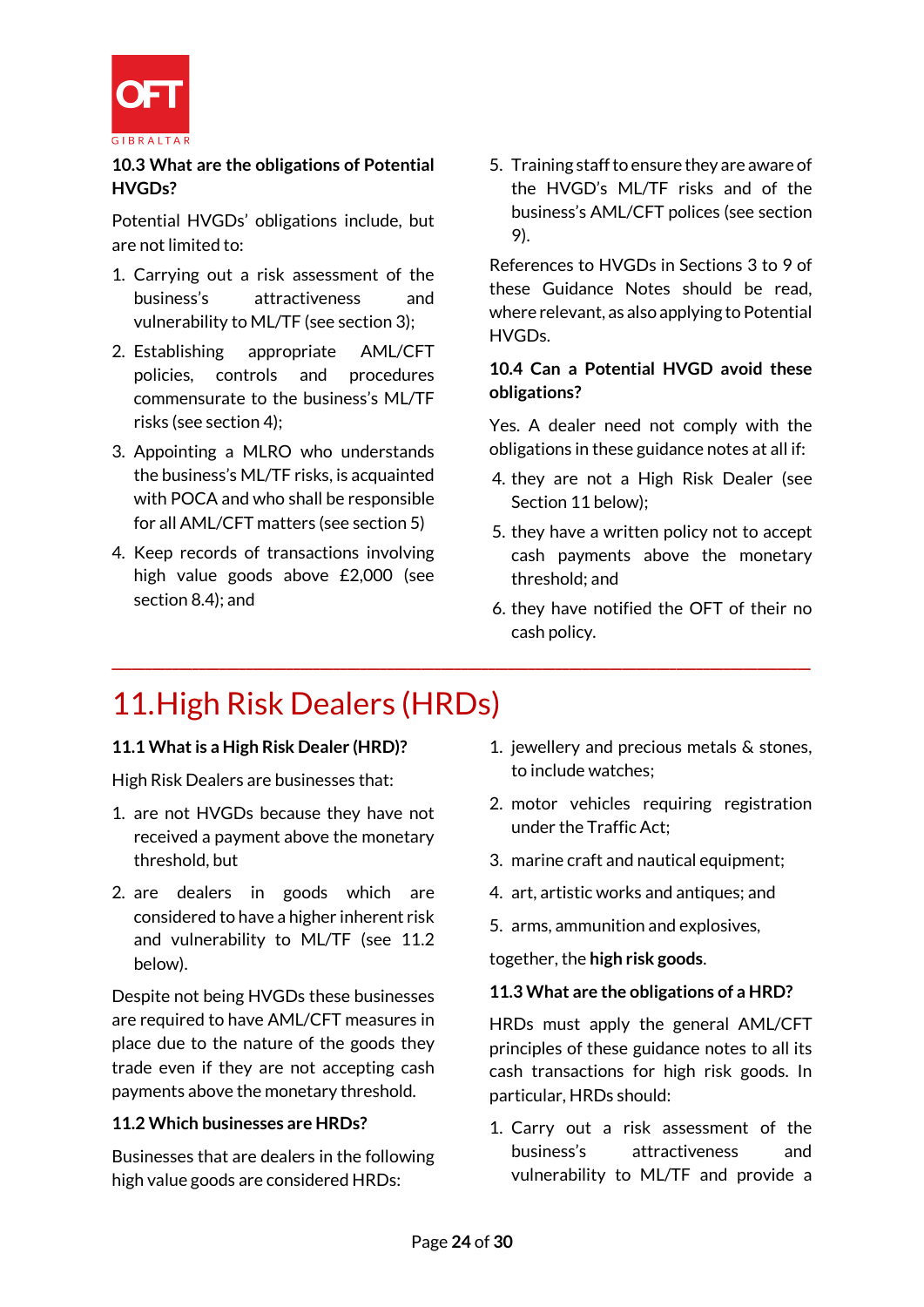

written ML/TF risk assessment to the OFT (see section 3);

- 2. Establish appropriate AML/CFT policies, controls and procedures (see sections 4 and 11.4);
- 3. Appoint a MLRO who understands the business's ML/TF risks, is acquainted with POCA and who shall be responsible for all AML/CFT matters (see section 5);
- 4. Keep records of transactions involving high risk goods above £2,000 (see section 11.4).; and
- 5. Train staff so they are aware of the business's ML/TF risks and the business's AML/CFT polices (see section 9).

# **11.4 Keeping record of high risk good sales**

The OFT requires all HRDs to collect the following data in relation to every cash transaction above £2,000 for any high risk goods (see section 11.2):

- 1. a detailed description of the good(s) sold;
- 2. the quantity of the goods sold, by unit or otherwise (e.g. weight);
- 3. the relevant serial number for the goods;
- 4. the full name of the person purchasing the goods as stated in their passport/ID;
- 5. the cash paid in exchange for the goods; and
- 6. an identifying reference for the goods to the HRD's stock records.

This may be kept in the form of a detailed invoice.

HRDs must regard all transactions in cash for high risk goods by a person, or group of associated persons, as a series of linked cash transactions for determining whether they cumulatively go above £2,000

# **11.5 What policies need to be put in place?**

The AML/CFT policies implemented by HRDs, including how they carry out their risk assessments on their customers and related transactions, needs to be appropriate and proportionate to mitigate the inherent risks of trading in the relevant high risk goods. HRDs will be required to assess all of their cash transactions and clients more generally than HVGDs to determine what policies are appropriate to ensure that their business is not used for ML/TF.

# **11.6 Reporting suspicious activity.**

Where a HRD's MLRO identifies suspicious activity they must report it to the GFIU as specified in section 5.8.

# 12.Reporting Ownership & Management Changes

**\_\_\_\_\_\_\_\_\_\_\_\_\_\_\_\_\_\_\_\_\_\_\_\_\_\_\_\_\_\_\_\_\_\_\_\_\_\_\_\_\_\_\_\_\_\_\_\_\_\_\_\_\_\_\_\_\_\_\_\_\_\_\_\_\_\_\_\_\_\_\_\_\_\_\_\_\_\_\_\_\_\_\_\_\_\_\_\_\_\_\_\_\_\_\_\_\_\_\_\_\_\_\_\_**

# **12.1 HVGD and HRD reporting requirements.**

HVGDs and HRDs are required to report to the OFT where there is a change to the ownership or management.

# **12.2 What changes must be reported?**

The OFT must be notified of a change to:

- 1. the BO of a HVGD or a HRD, including, but not limited to shareholders, partners and silent partners;
- 2. the board of directors, an executive and/or another senior manager of a HVGD or a HRD;
- 3. a person holding or appearing to the OFT to intend to hold a management function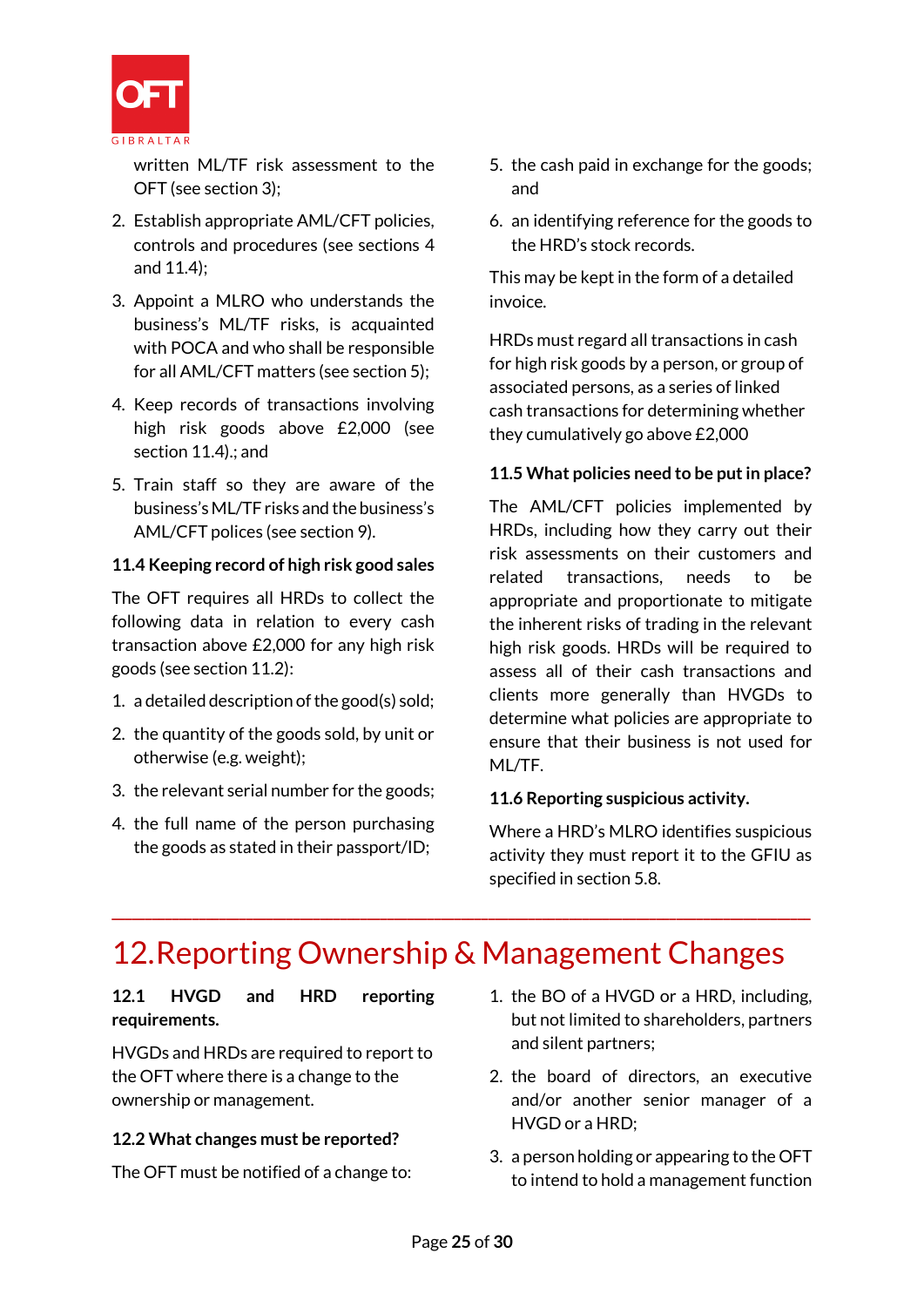

in a HVGD or a HRD; and

4. a person in accordance with whose wishes or directions any person involved in the carrying on of the business of a HVGD or a HRD acts or it appears to the OFT will act.

**12.3 When do I need to report the change?**

The OFT must be notified in writing within seven days of the relevant change.

# **12.4 What will the OFT do with the information?**

Upon receipt of a notification the OFT shall conduct a fit and proper assessment of that person.

# 13.Useful Contacts

# **13.1 Gibraltar Financial Intelligence Unit**

The Gibraltar Financial Intelligence Unit (GFIU) receives, analyses and disseminates financial intelligence gathered from Suspicious Activity Reports.

Suite 832, Europort, Gibraltar

Tel: (+350) 20070211

Fax: (+350) 20070233

[gfiu@gcid.gov.gi](mailto:gfiu@gcid.gov.gi)

www.gfiu.gov.gi

# **13.2 HM Customs Gibraltar**

**\_\_\_\_\_\_\_\_\_\_\_\_\_\_\_\_\_\_\_\_\_\_\_\_\_\_\_\_\_\_\_\_\_\_\_\_\_\_\_\_\_\_\_\_\_\_\_\_\_\_\_\_\_\_\_\_\_\_\_\_\_\_\_\_\_\_\_\_\_\_\_\_\_\_\_\_\_\_\_\_\_\_\_\_\_\_\_\_\_\_\_\_\_\_\_\_\_\_\_\_\_\_\_\_**

**\_\_\_\_\_\_\_\_\_\_\_\_\_\_\_\_\_\_\_\_\_\_\_\_\_\_\_\_\_\_\_\_\_\_\_\_\_\_\_\_\_\_\_\_\_\_\_\_\_\_\_\_\_\_\_\_\_\_\_\_\_\_\_\_\_\_\_\_\_\_\_\_\_\_\_\_\_\_\_\_\_\_\_\_\_\_\_\_\_\_\_\_\_\_\_\_\_\_\_\_\_\_\_\_**

HM Customs Gibraltar is the supervisory authority for the trade in tobacco in Gibraltar.

Customs House, Waterport, Gibraltar

Tel: (+350) 20078879/20079988

Fax: (+350) 20049278

[financial.investigations@hmcustoms.gov.gi](mailto:financial.investigations@hmcustoms.gov.gi)

www.hmcustoms.gov.gi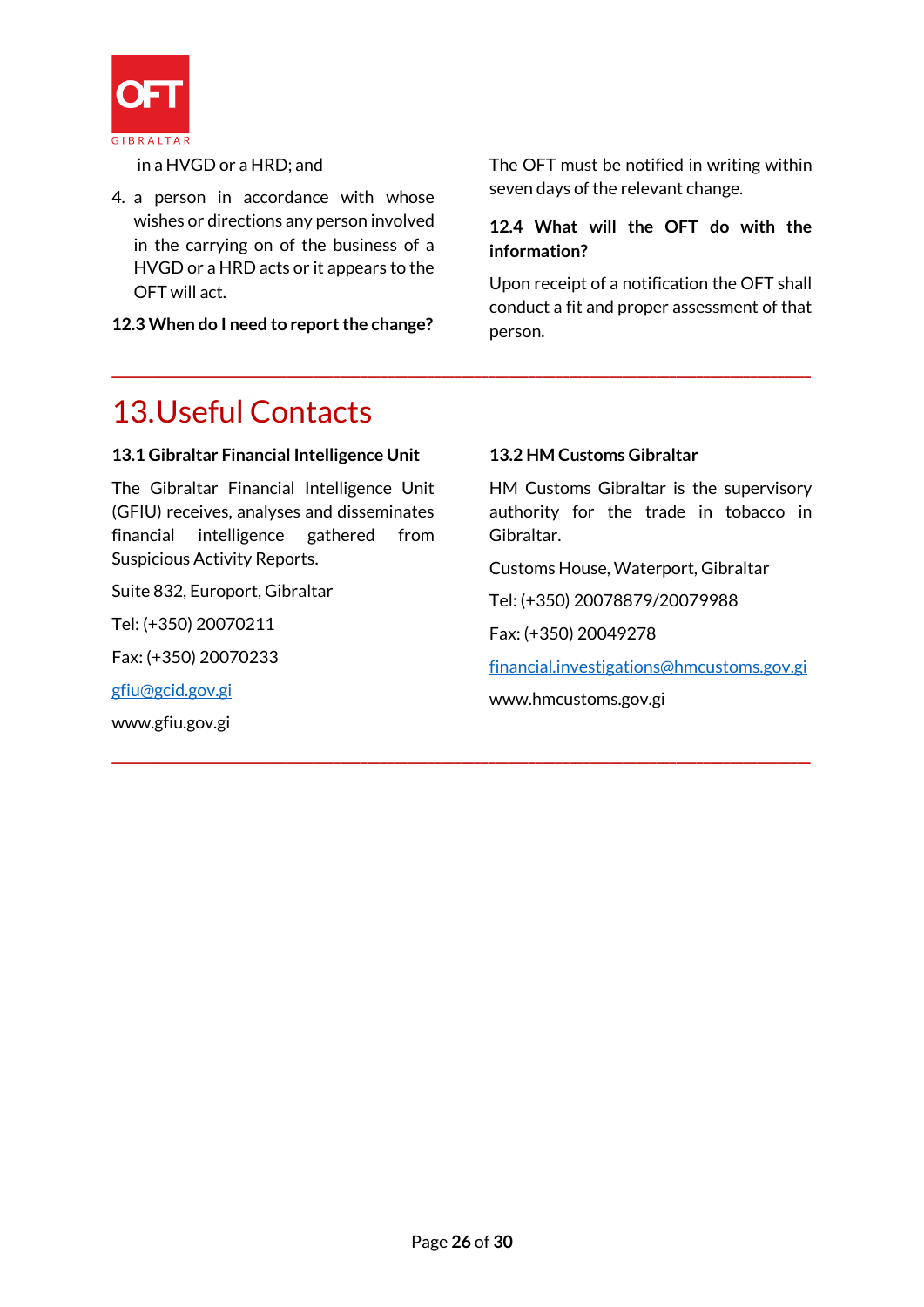

# Schedule 1 – How to Identify Customer ML/TF Risks

# **1. Identifying risk factors**

This schedule sets out a number of common factors that HVGDs and their employees may take into account when carrying out a ML/TF risk assessment of a customer or a transaction.

For assessing a HGVD's ML/TF risk please refer to section 3.

It is important to note however that these are only indicators to consider when assessing risk. The identification of one of these factors need not necessarily mean that ML/TF is, or will be, taking place. They will however assist the HVGD and its employees in applying the risk based approach and ultimately deciding whether the activity, when considered with the rest of the information at their disposal, is suspicious.

The factors listed in this schedule are not an exhaustive list and HVGDs and their employees should take into account all of the information at their disposal to determine if there is ML/TF risk. If more information is required it should be requested before proceeding with a transaction to ensure that there is no ML/TF risk.

# **2. Assessing low risk customers?**

Pursuant to Section 16 (3) and (5) POCA, when assessing the risks of ML/TF relating to types of customers, geographic areas, and particular products, services, transactions or delivery channels, a HVGD must take into account at least:

1. the factors of potentially lower risk situations set out in Schedule 6 POCA; and

2. the risks identified within any information that is made available to the HVGD pursuant to the National Coordinator for Anti-Money Laundering and Combatting Terrorist Financing Regulations 2016.

#### **3. Who are high risk customers?**

Pursuant to Section 17 (4), when assessing the risks of ML/TF HVGDs must take into account at least the factors of potentially higher- risk situations set out in Schedule 7 POCA.

The following are indicators of high risk customers:

- 1. brand new customers carrying out large one-off transactions;
- 2. customers engaged in a business which involves the constant movement of significant amounts of cash;
- 3. customers who carry out transactions that:
	- i. do not make commercial sense;
	- ii. have an unusual pattern; and/or
	- iii. are complex;
- 4. existing customers where:
	- i. the transaction is different from the normal business of the customer;
	- ii. the size and frequency of the transaction is different from the customer's normal pattern,

(see paragraph 6 below).

- 5. complex business ownership structures with the potential to conceal underlying beneficial owners;
- 6. politically exposed persons (these will always require enhanced CDD, see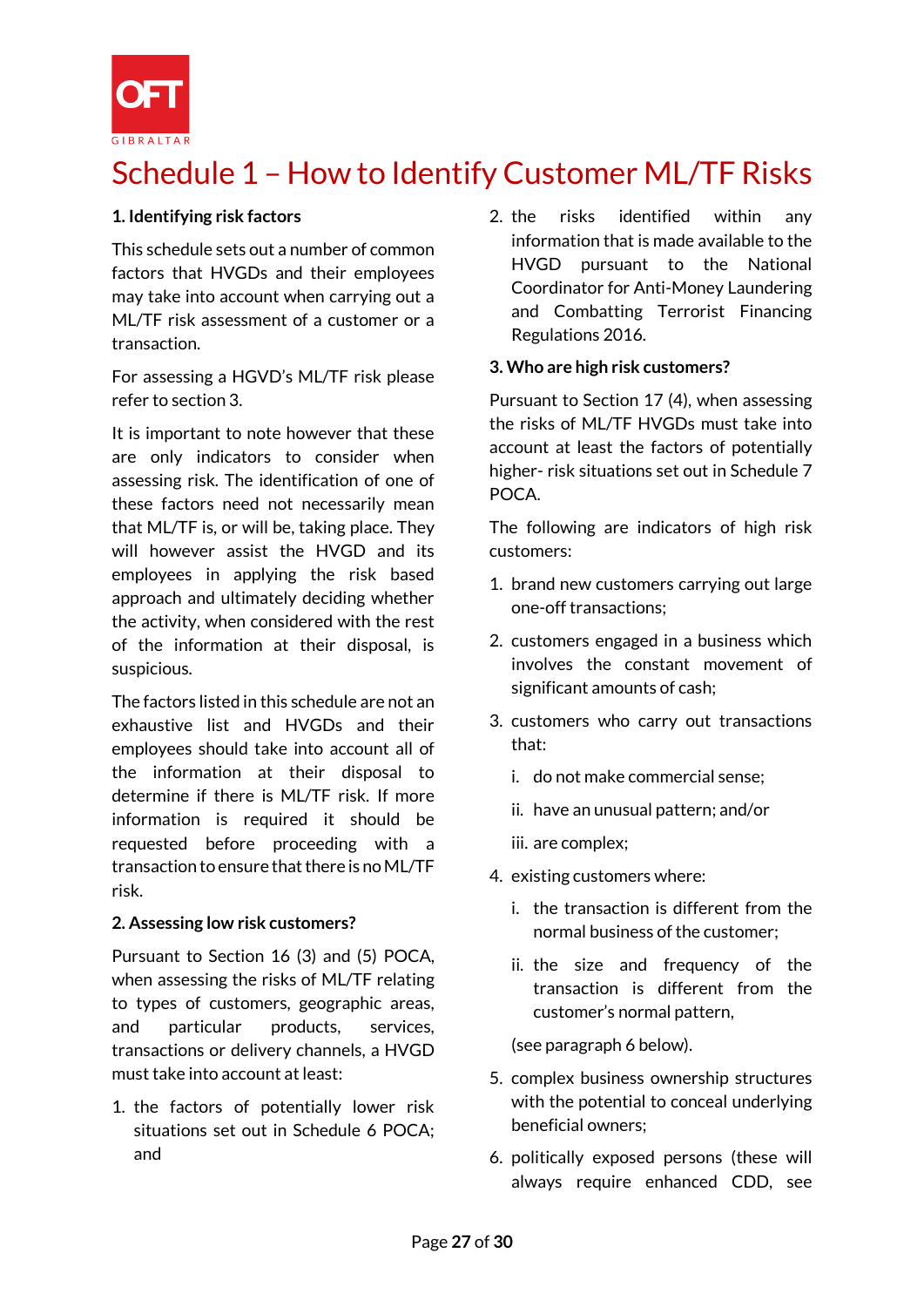

section 6.12 of the guidance notes and paragraph 4below); and/or

7. persons from high-risk jurisdictions (a list of these can be found on the Financial Action Task Force (**FATF**) website: [http://www.fatf-gafi.org\)](http://www.fatf-gafi.org/).

# **4. Who are politically exposed persons?**

A politically exposed persons (**PEP**) is defined in section 20A POCA as a person who is or has been entrusted with prominent public functions and includes the following:

- 1. Heads of State, heads of government, ministers and deputy or assistant ministers;
- 2. Members of parliament or of similar legislative bodies;
- 3. Members of the governing bodies of political parties;
- 4. Members of supreme courts, of constitutional courts or of other highlevel judicial bodies, the decisions of which are not subject to further appeal, except in exceptional circumstances;
- 5. Members of courts of auditors or of the boards of central banks;
- 6. Ambassadors, chargés d'affaires and high-ranking officers in the armed forces;
- 7. Members of the administrative, management or supervisory bodies of State-owned enterprises; and
- 8. Directors, deputy directors and members of the board or equivalent function of an international organisation.

(Note however that middle-ranking or junior officials carrying out a public function referred to in 1 to 8 are not regarded as PEPs).

These individuals, who may be local or international PEPs, are usually at a higher risk of having possible connections to money laundering in particular due to the position and influence they hold and will require enhanced due diligence. This also includes the PEP's 'family members' and 'persons known to be close associates' (see definition in section 20A POCA).

For more information about transacting with PEPs see section 6.12 of the guidance notes.

#### **5. What is high-risk behaviour?**

The following are indicators of high-risk behaviour:

- 1. an unwillingness to produce evidence of ID or the production of unsatisfactory evidence of ID;
- 2. where the customer is, or appears to be, acting on behalf of another person, an unwillingness to give the name(s) of the person(s) they represent;
- 3. an unwillingness to disclose the source of funds;
- 4. suspicion about the source of funds disclosed e.g. does not tally with type of individual;
- 5. multiple purchases of the same high value goods which are normally only bought once by other customers;
- 6. an unusually big cash or foreign currency transaction for the goods purchased;
- 7. a willingness to bear very high or uncommercial penalties or charges;
- 8. no apparent reason for using your business's services, e.g. another business is better placed to handle the transaction;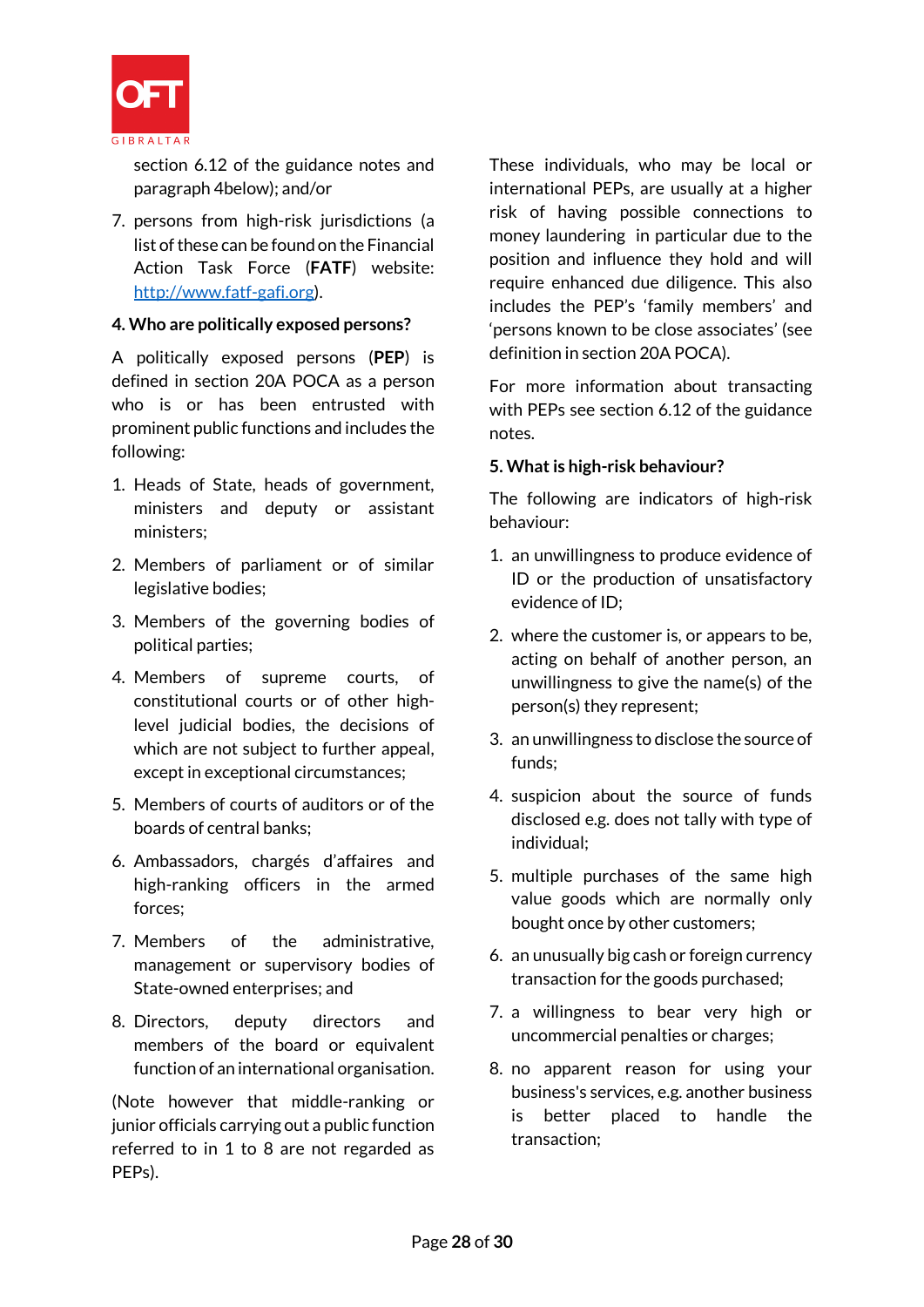

- 9. situations where the customer's source of funds are unclear; and/or
- 10. the unusual involvement of third parties particularly where the customer appears to have a low income.

#### **6. Monitoring patterns of business.**

Risk assessments must also include the review and monitoring of business patterns and unusual transactions. Monitoring these business patterns is essential to the implementation of an effective risk-based approach, for example:

- 1. a sudden increase in business from an existing customer;
- 2. uncharacteristic transactions which are not in keeping with the customer's financial situation;
- 3. the pattern of an existing customer has changed since the business relationship was established;
- 4. there has been a significant or unexpected improvement in an existing customer's financial position and the customer can't give a proper explanation of where money came from;
- 5. peaks of activity at particular locations or properties; and/or
- 6. unfamiliar or atypical types of customer or transaction.

#### **7. Enhanced due diligence and reporting.**

The indicators above may, when assessed by the HVGD or its employees, require enhanced due diligence to ensure that the AML/CFT risk is understood appropriately and the necessary risk assessment is carried out (see section 6.9 of the guidance notes).

If the HVGD's MLRO, having considered all the factors surrounding the customer and the transaction, knows or suspects that ML/TF is taking place, they should submit a suspicious activity report (see sections 5.6 to 5.8 of the guidance notes).